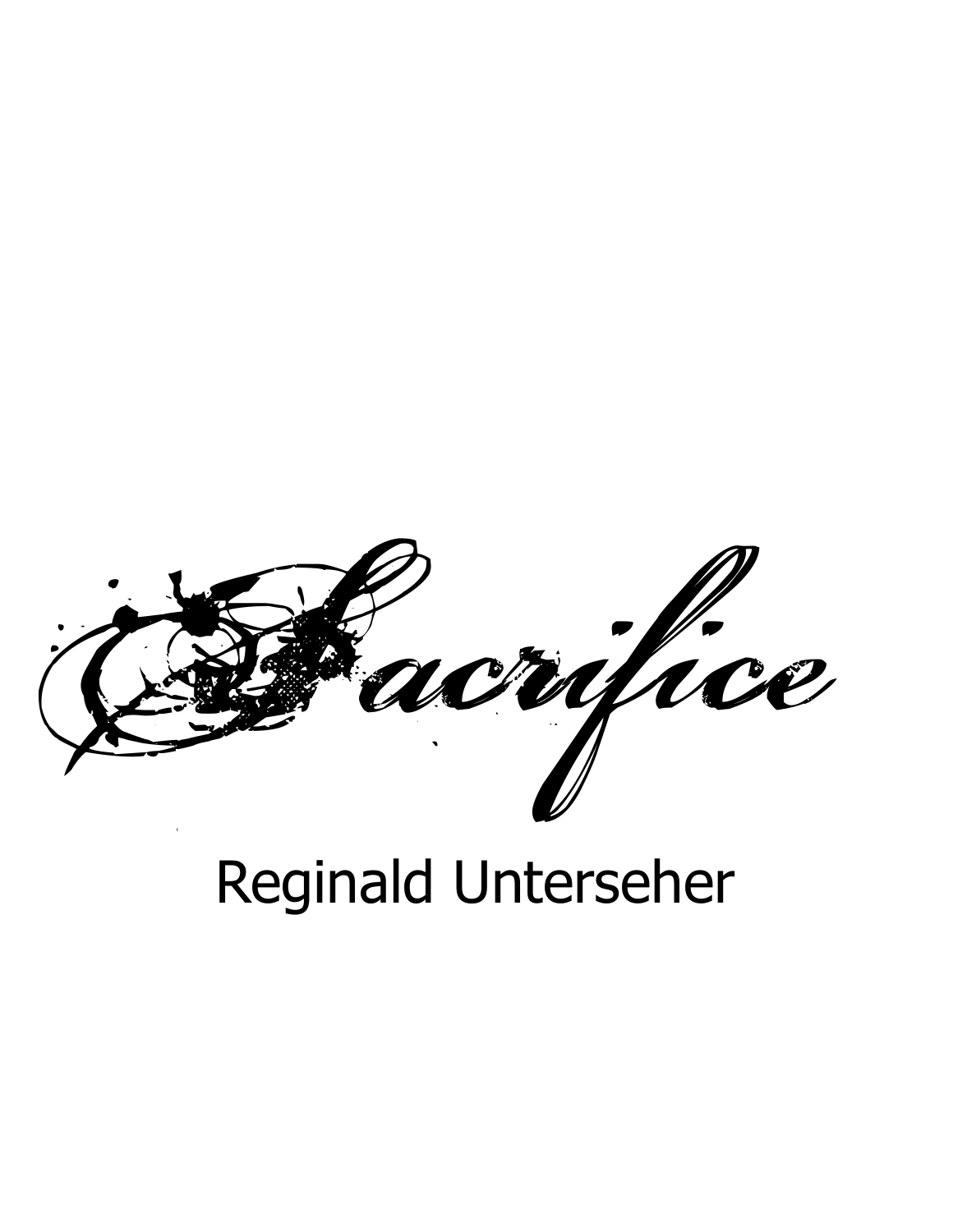Commissioned for the 2010 Byron Gjerde Memorial Choir Festival, "Sacriice" was inspired by the compelling and disturbing images of the Deepwater Horizon catastrophe in the Gulf of Mexico and the Upper Big Branch mine disaster in West Virginia. These were 2010's most visible examples but certainly not the last in a long list of man-made disasters in pursuit of oil and coal. It is full of rage, grief, and domain a reflection on modern society's dependence on power from fossil fuels and the and despair, a relection on modern society's dependence on power from fossil fuels and the cost in environmental destruction and the lives of miners and oil rig workers. It is about the power they give us, and the power we surrender to them and to the amazing machinery we have invented, machinery that is integral to modern society. "The ancient bodies, the ancient blood" my enter, meen first is the state of modern society. The ancient bodies, the ancient blood<br>what is oil and coal, physically? We have tapped into that power, that enormous power, but at what cost? Do we have, as a species, the wisdom and ability to manage our destiny, or have we already gone too far? This lyric represents the darkest, most pessimistic view, our fears rather than our hopes. The music is intense, dark, with a heavy, driving rhythmic structure featuring a large nopes. The maste r.<br>percussion section.

> **Merciless, relentless digging drilling drilling digging Ravenous, insatiable, diggingdrilling drilling digging**

**We worship these gods we created to bend all the world to our will We sacrifice the ancient bodies, the ancient blood We sacrifice the hands that dig, that drive the drill We sacrifice the future world, what might have been We give them all to the flame**

**Birds drown, fish gasp on the shore, ice melting, the sea takes the land sky dark, air suffocates The people multiply The people divided Greed without end.**

**We level the mountains, burn the sea, behead the hills, choke the valleys to draw earth's dark blood to worship these gods we created to bend all the world to our will**

**We pour out our sacrifice on the blazing pyre.**

> **the bodies and the blood the blood and the bodies**

**----Sheila Dunlop & Reginald Unterseher**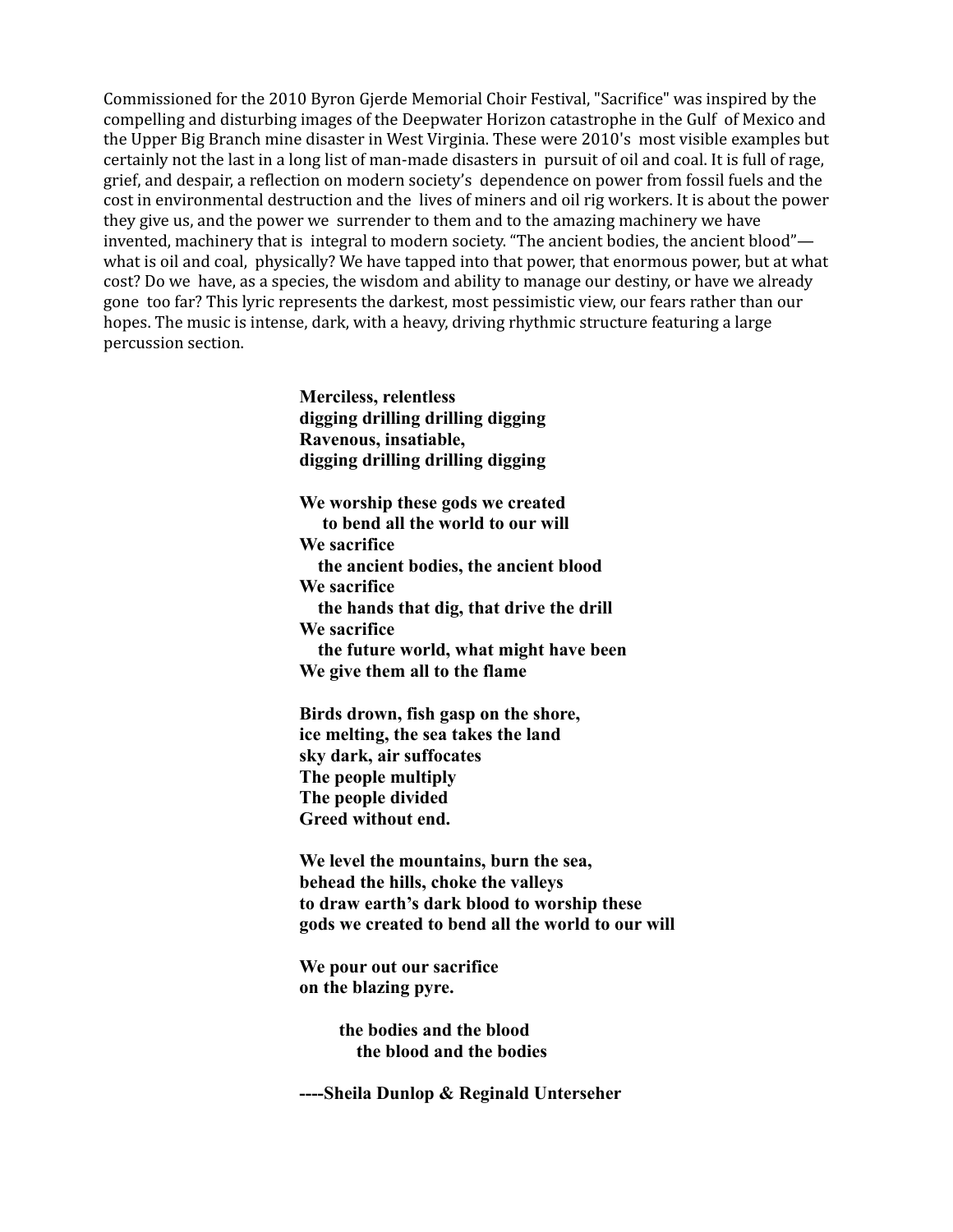for the 201110 Byron Gjerde Festival



SATB divisi, percussion (two snares, Bass drum, tom-toms, tam-tam, suspended cymbal, brake drums,

Reginald Unterseher

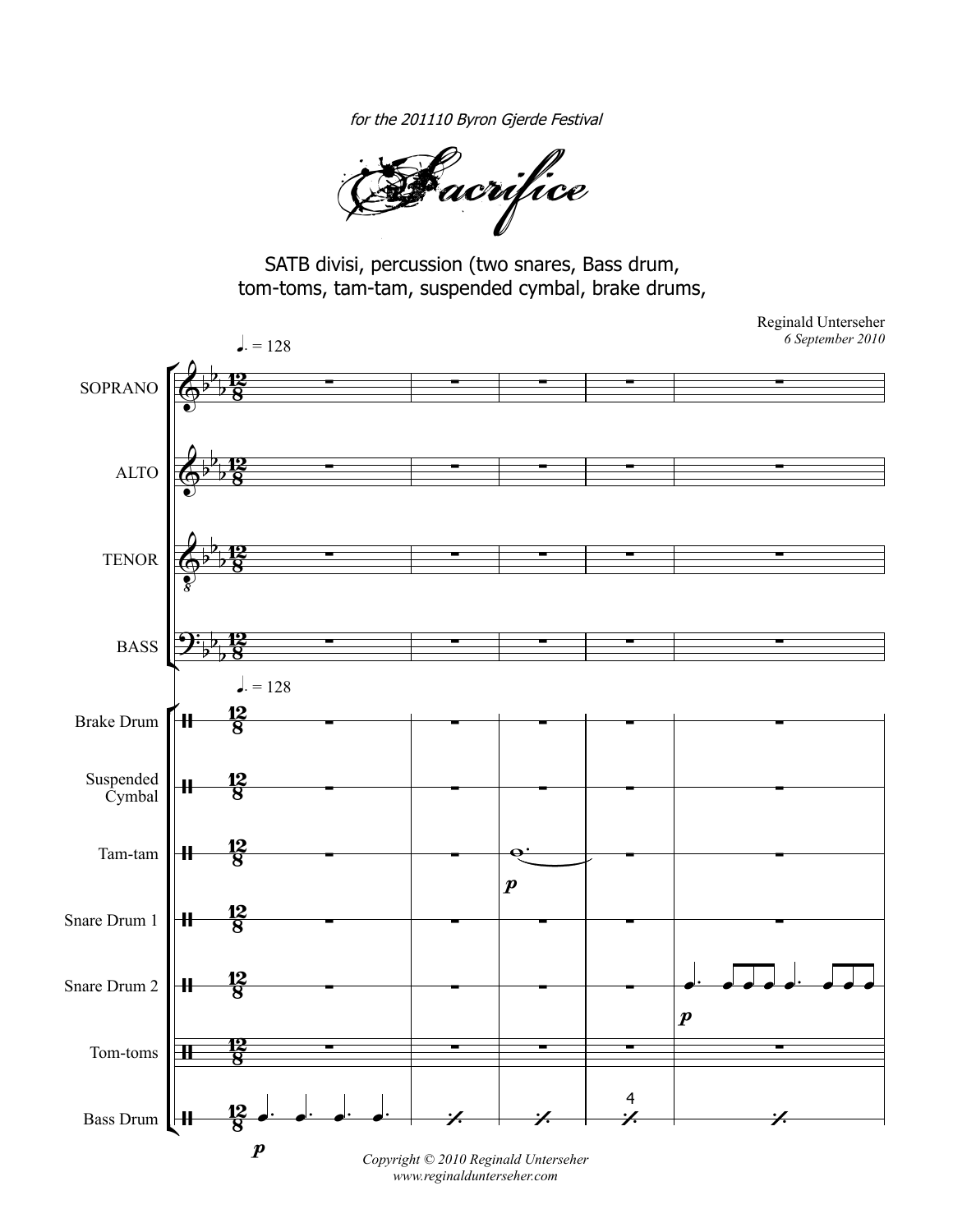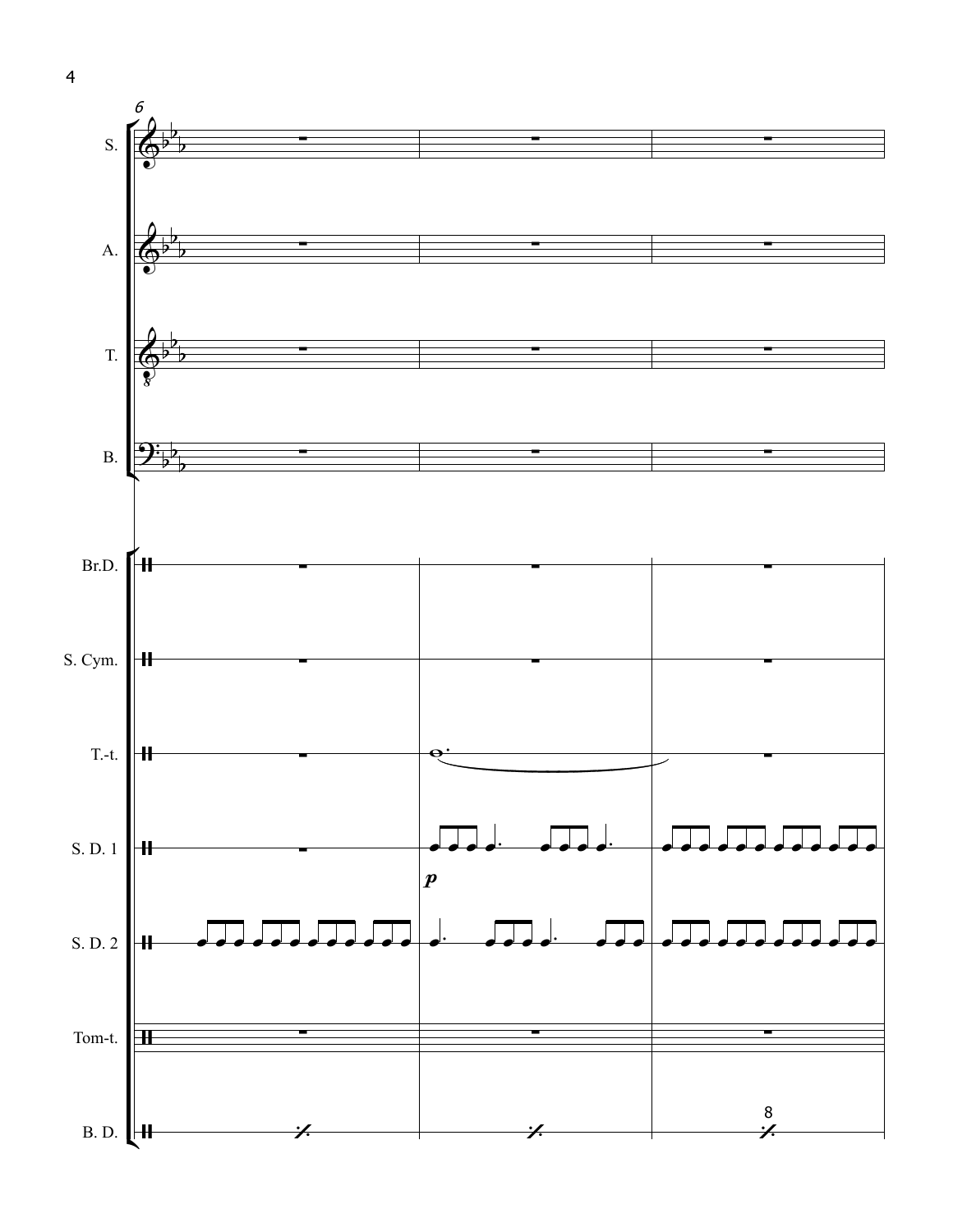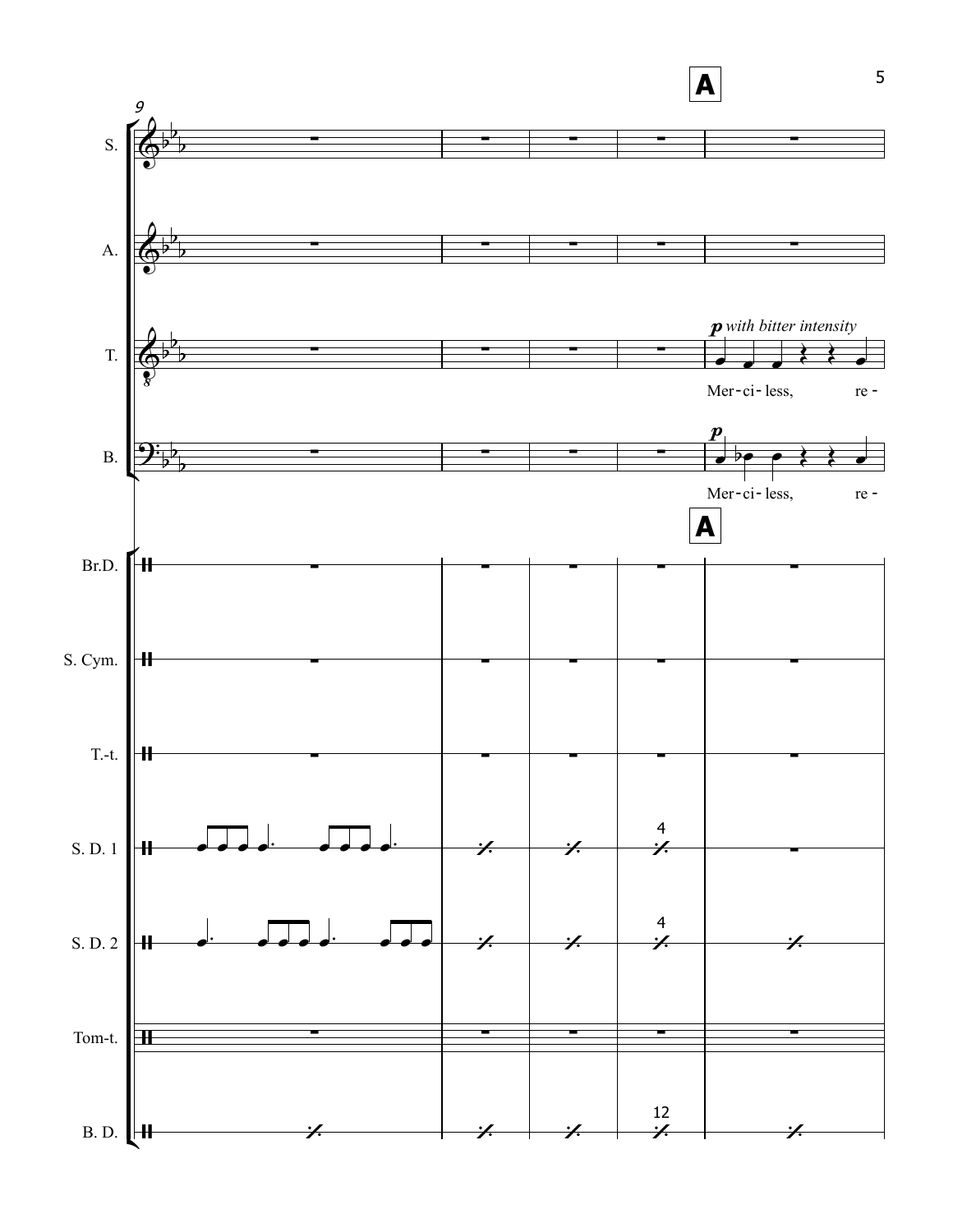

removed for security thanks for understanding www.reginaldunterseher.com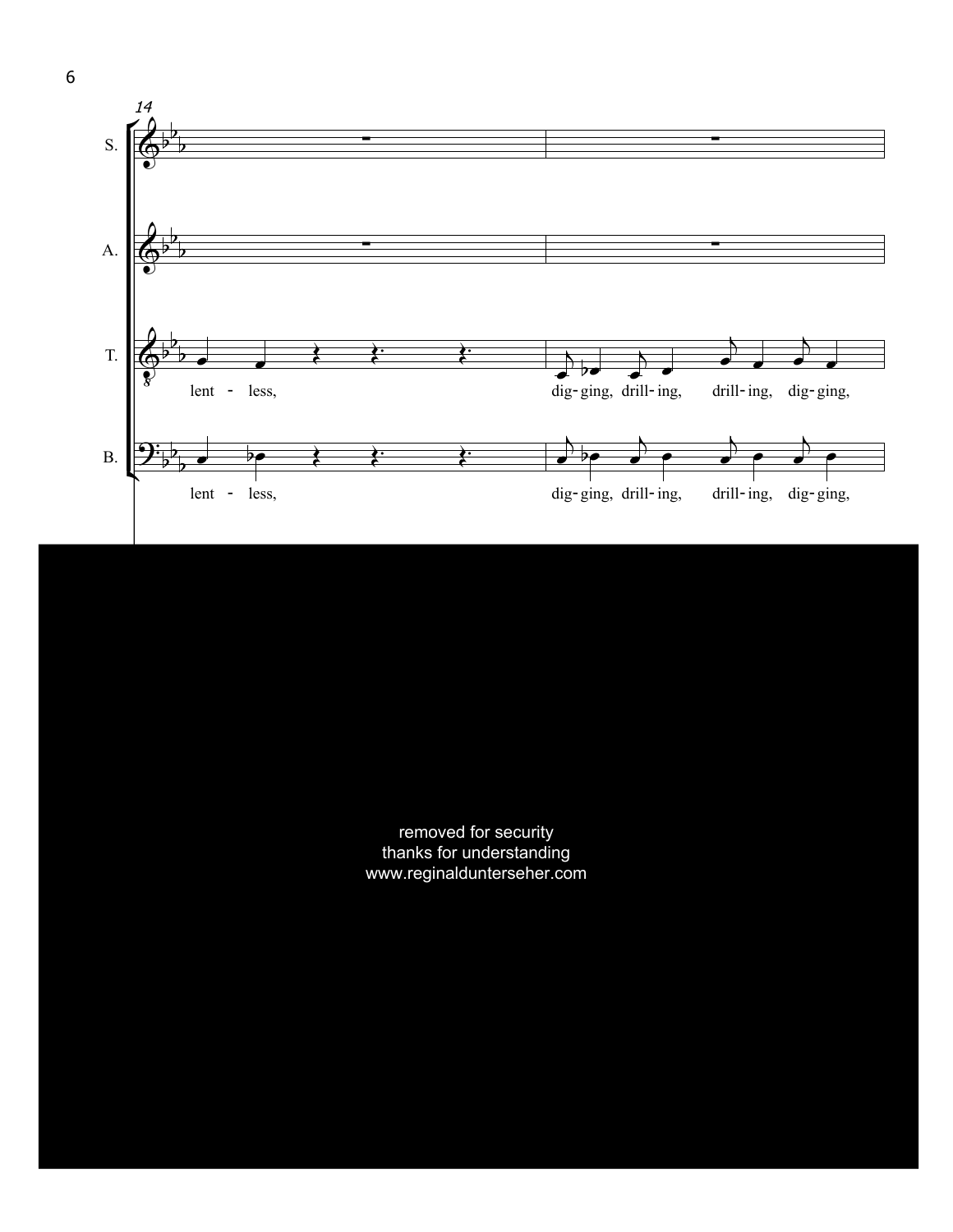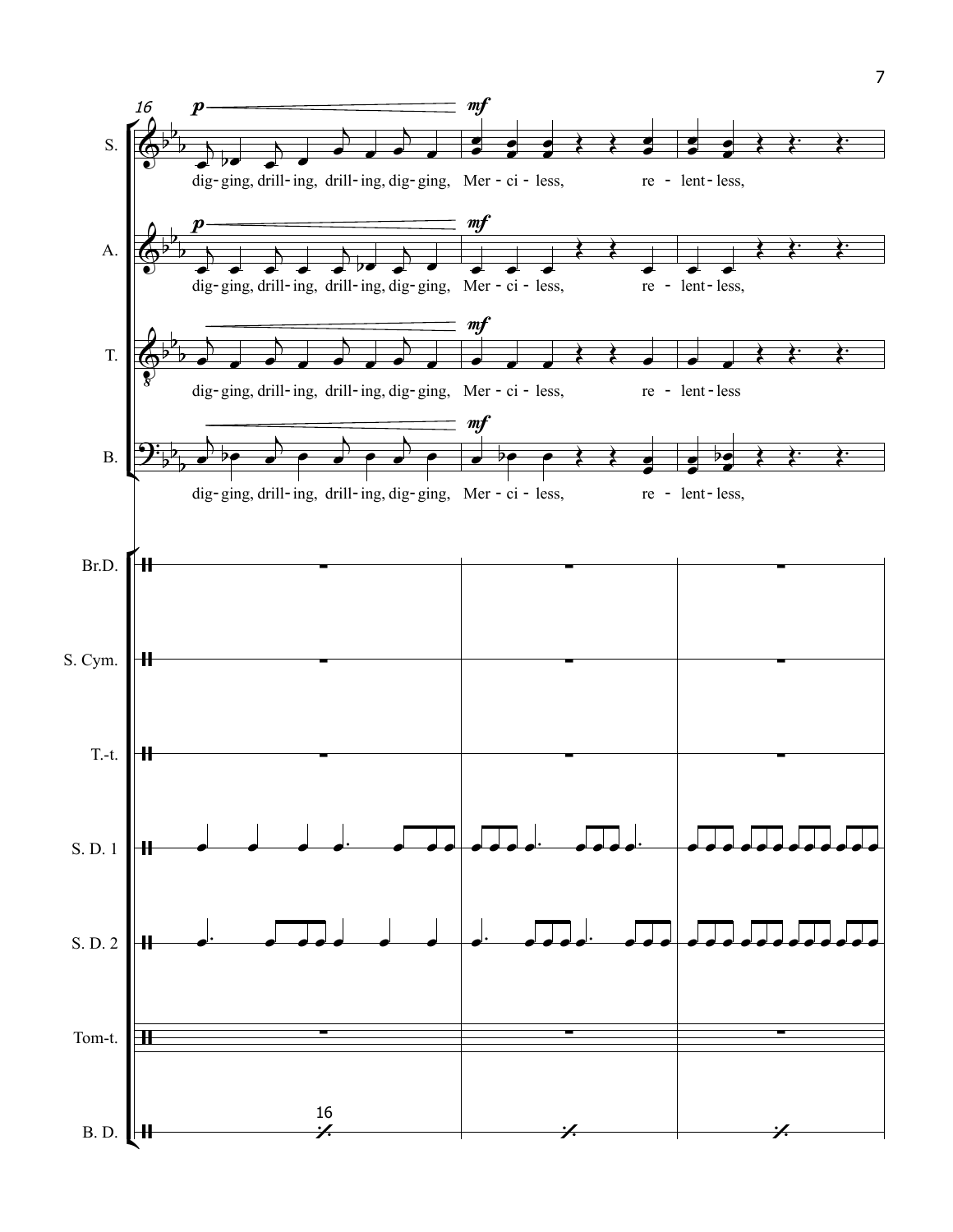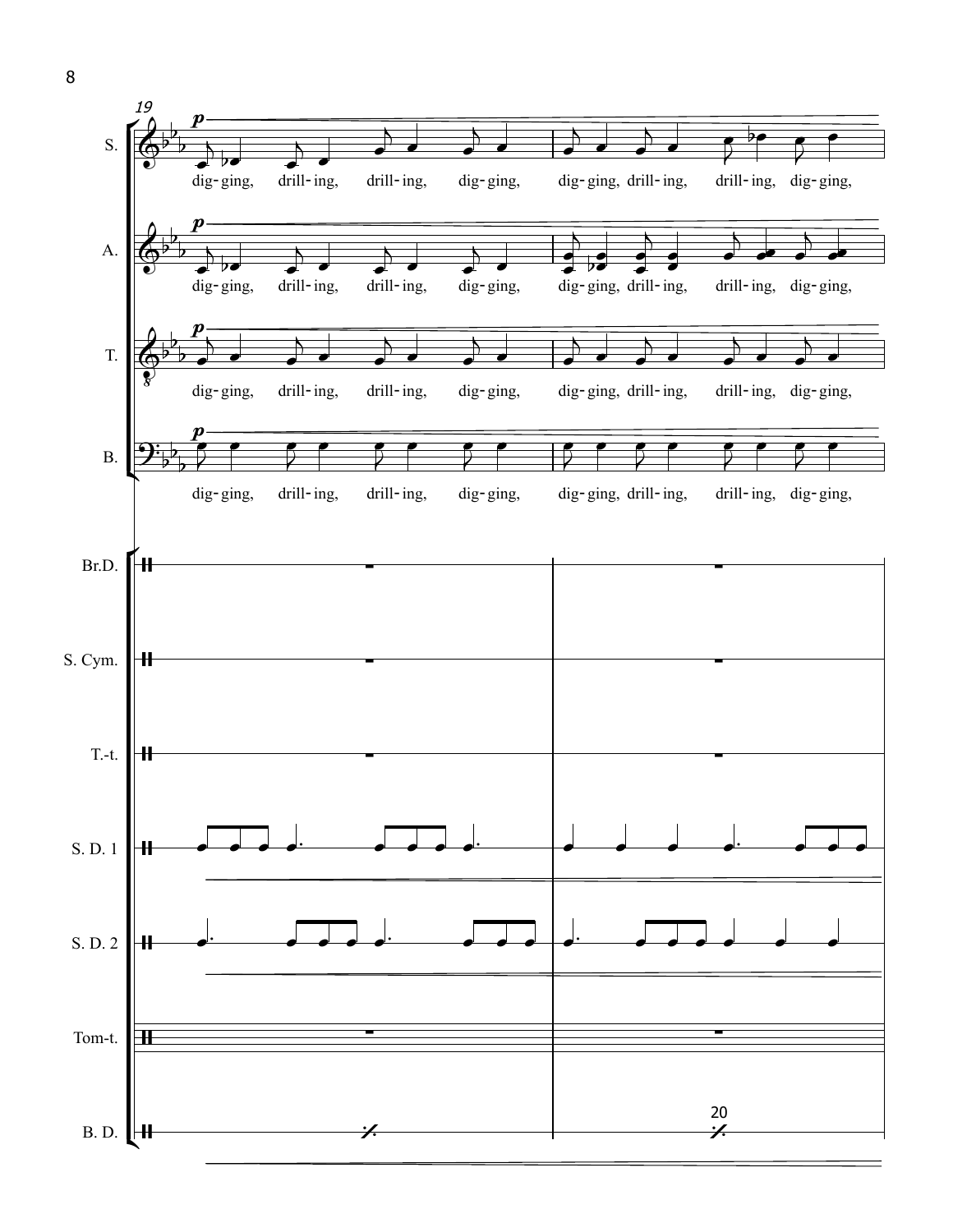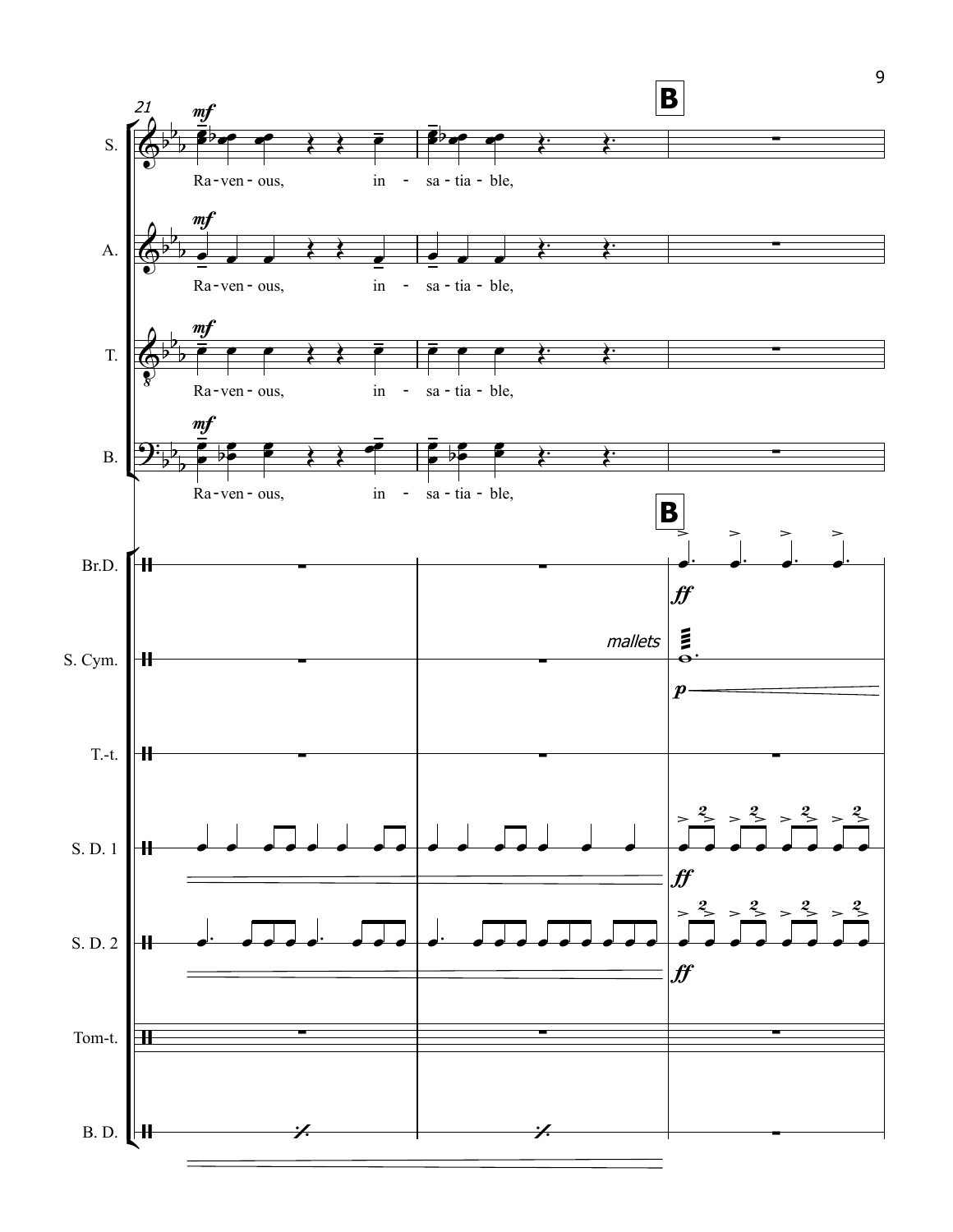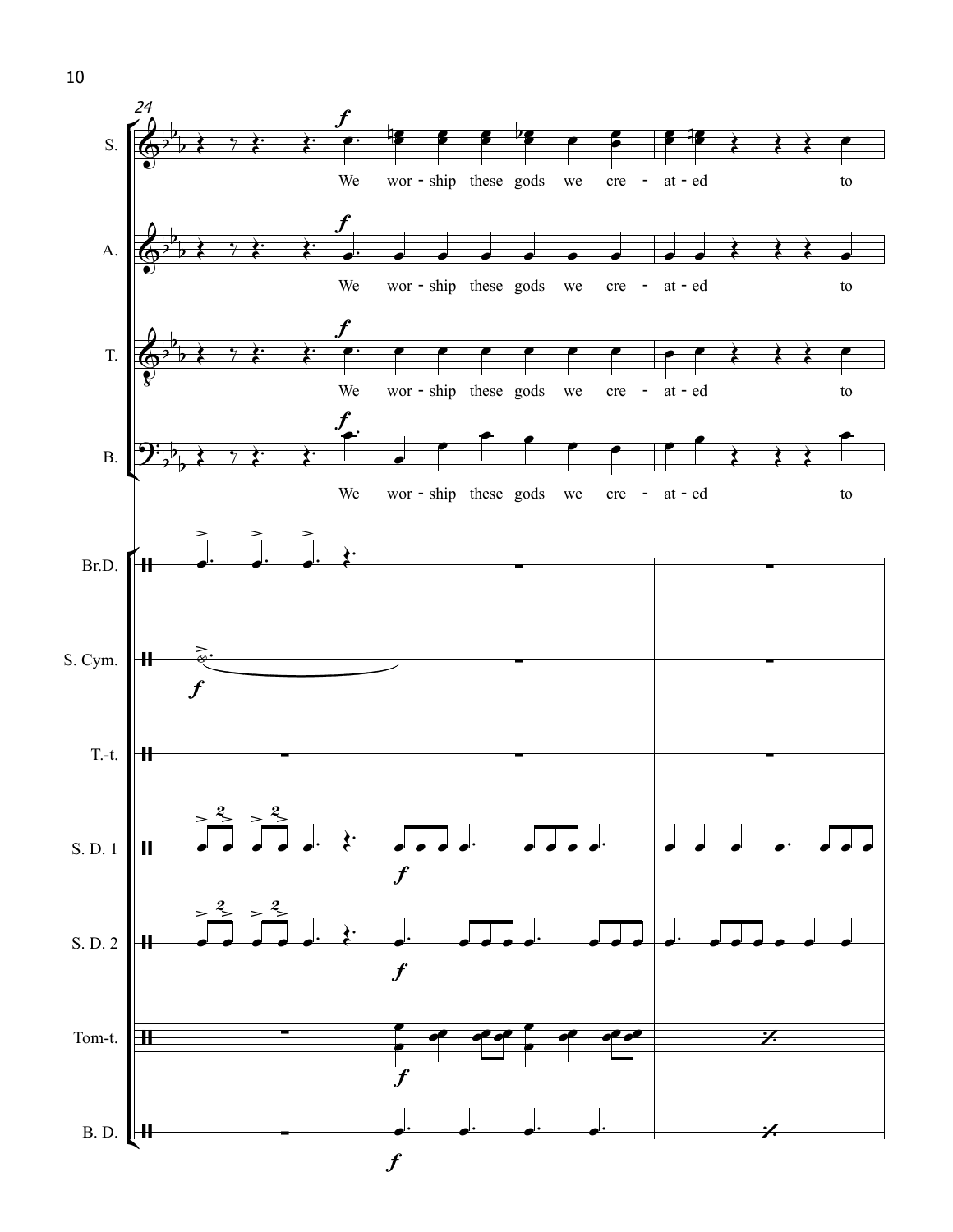

mf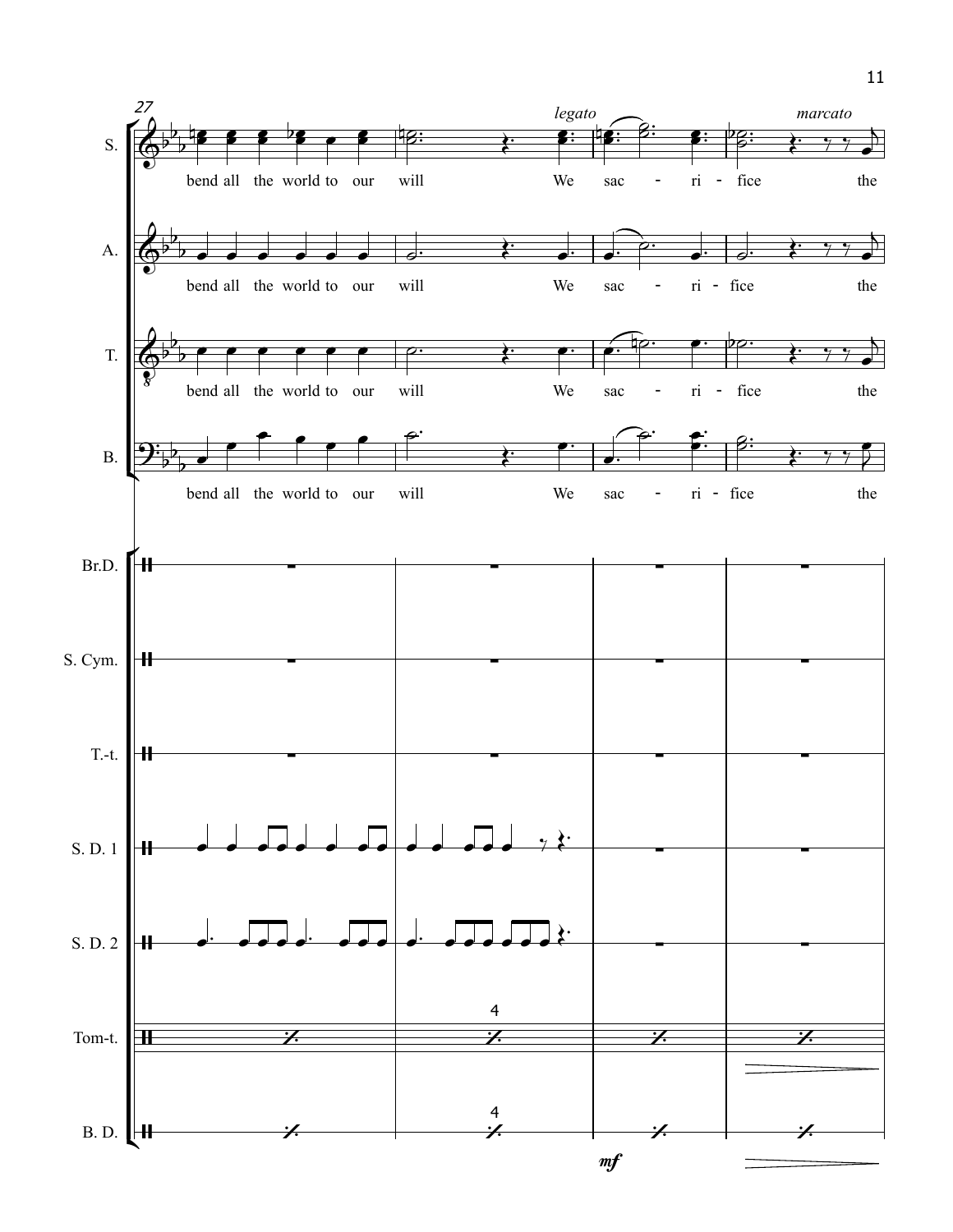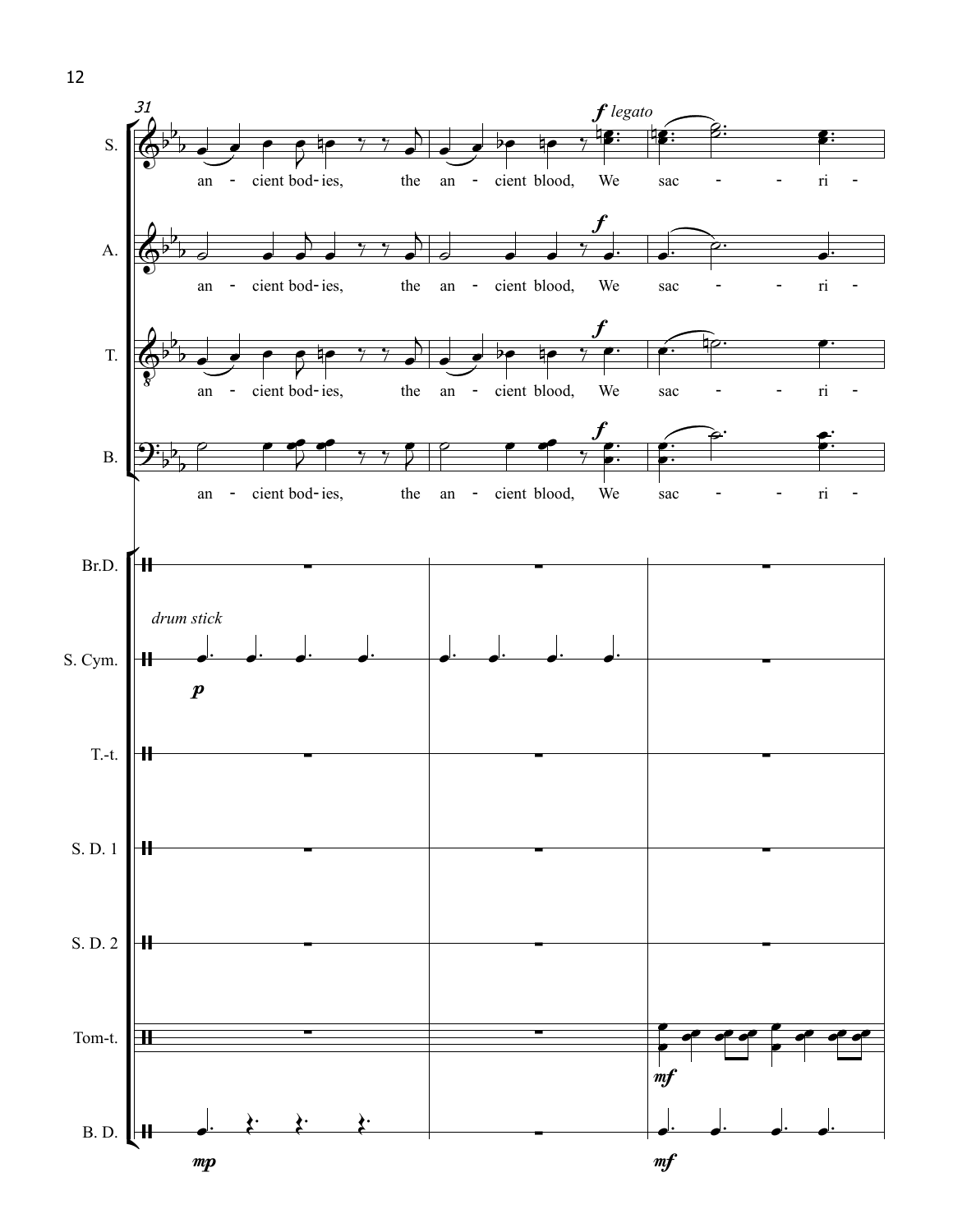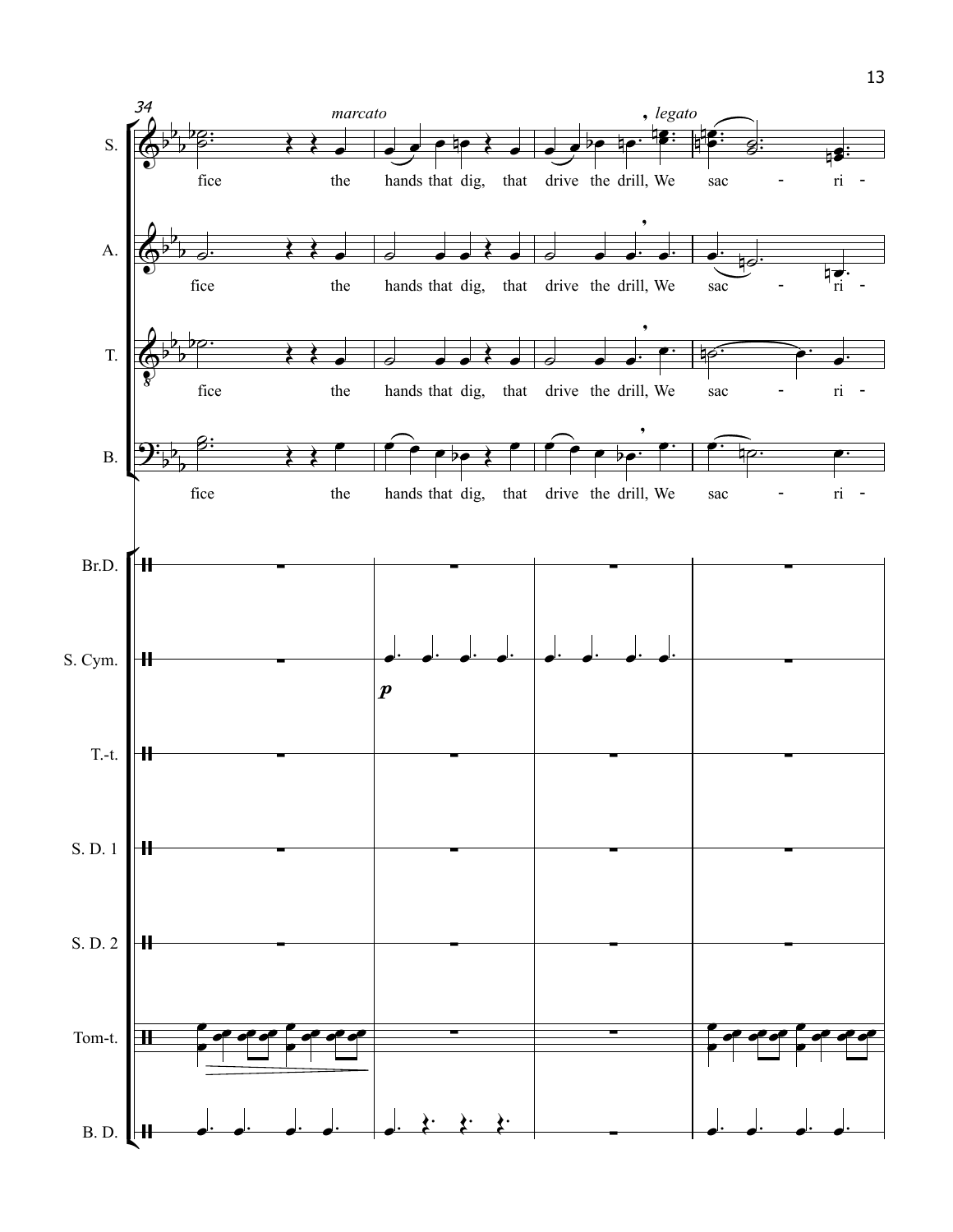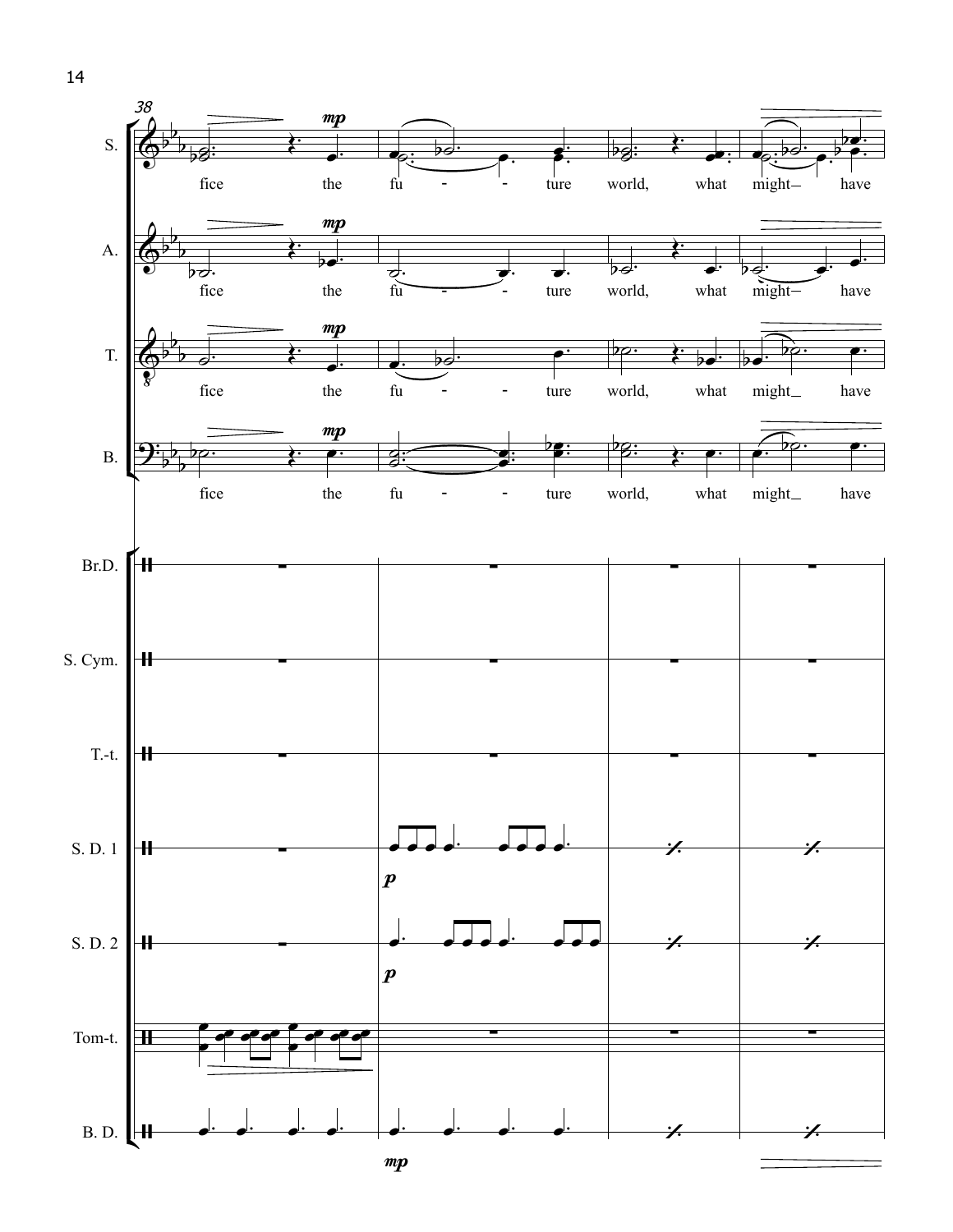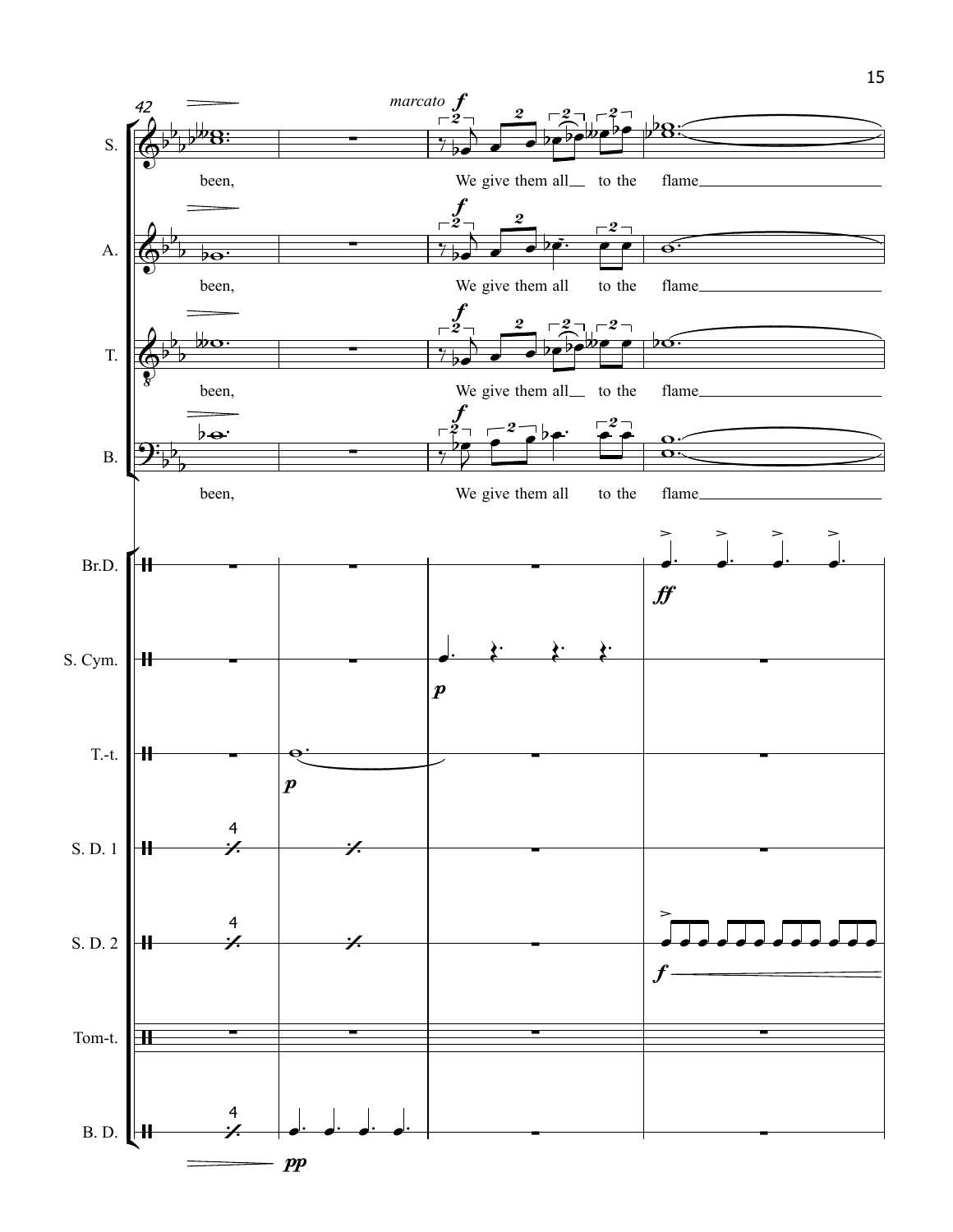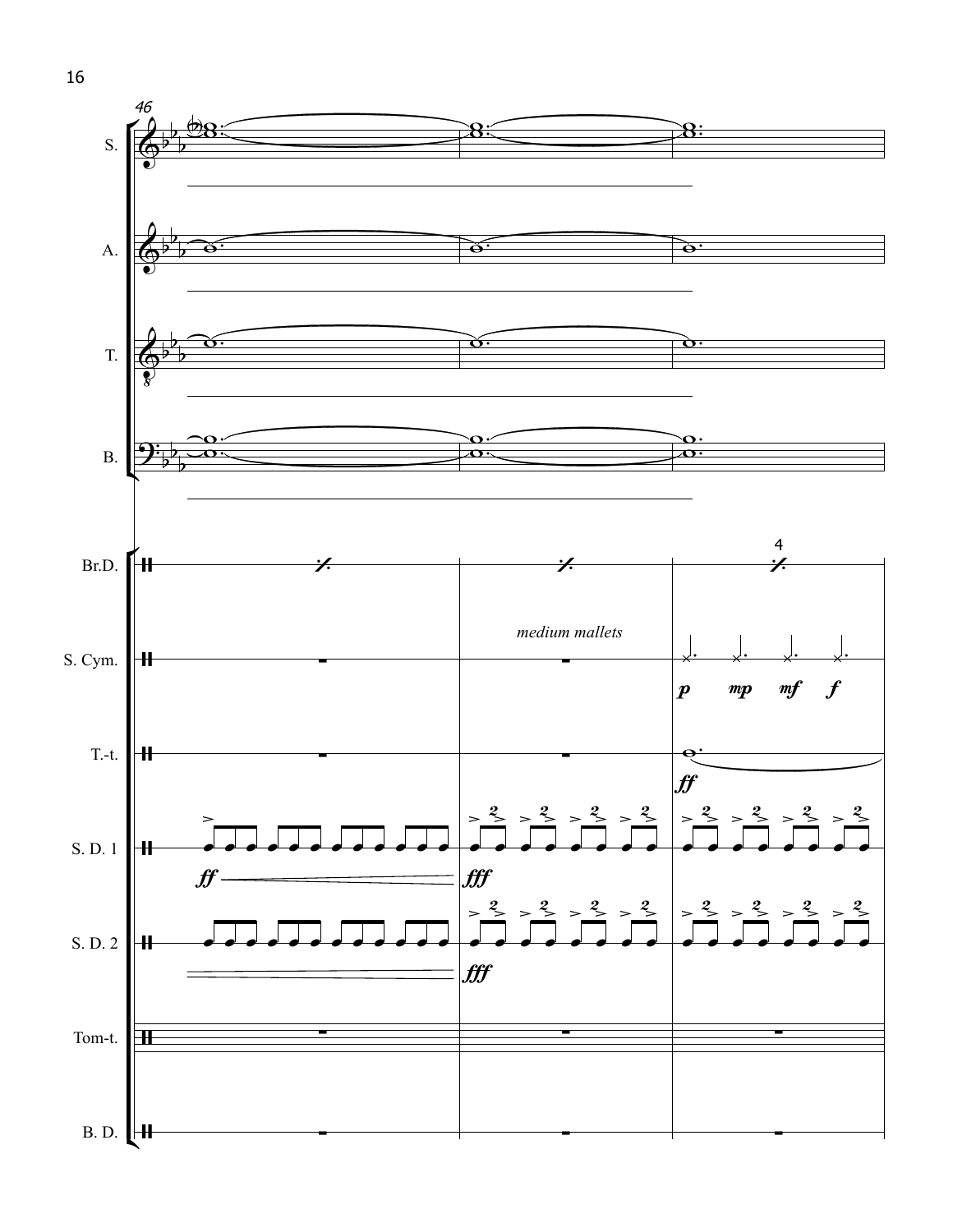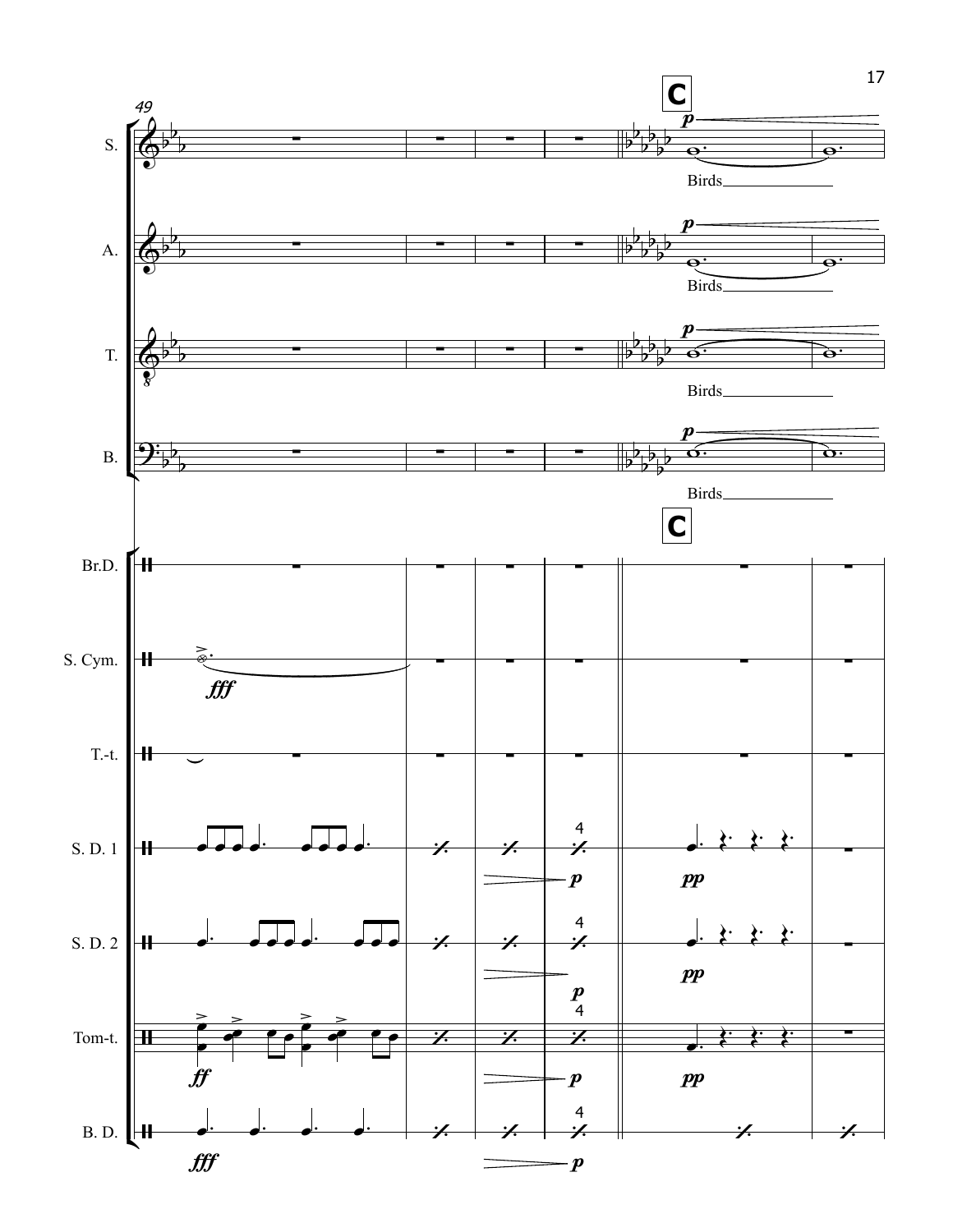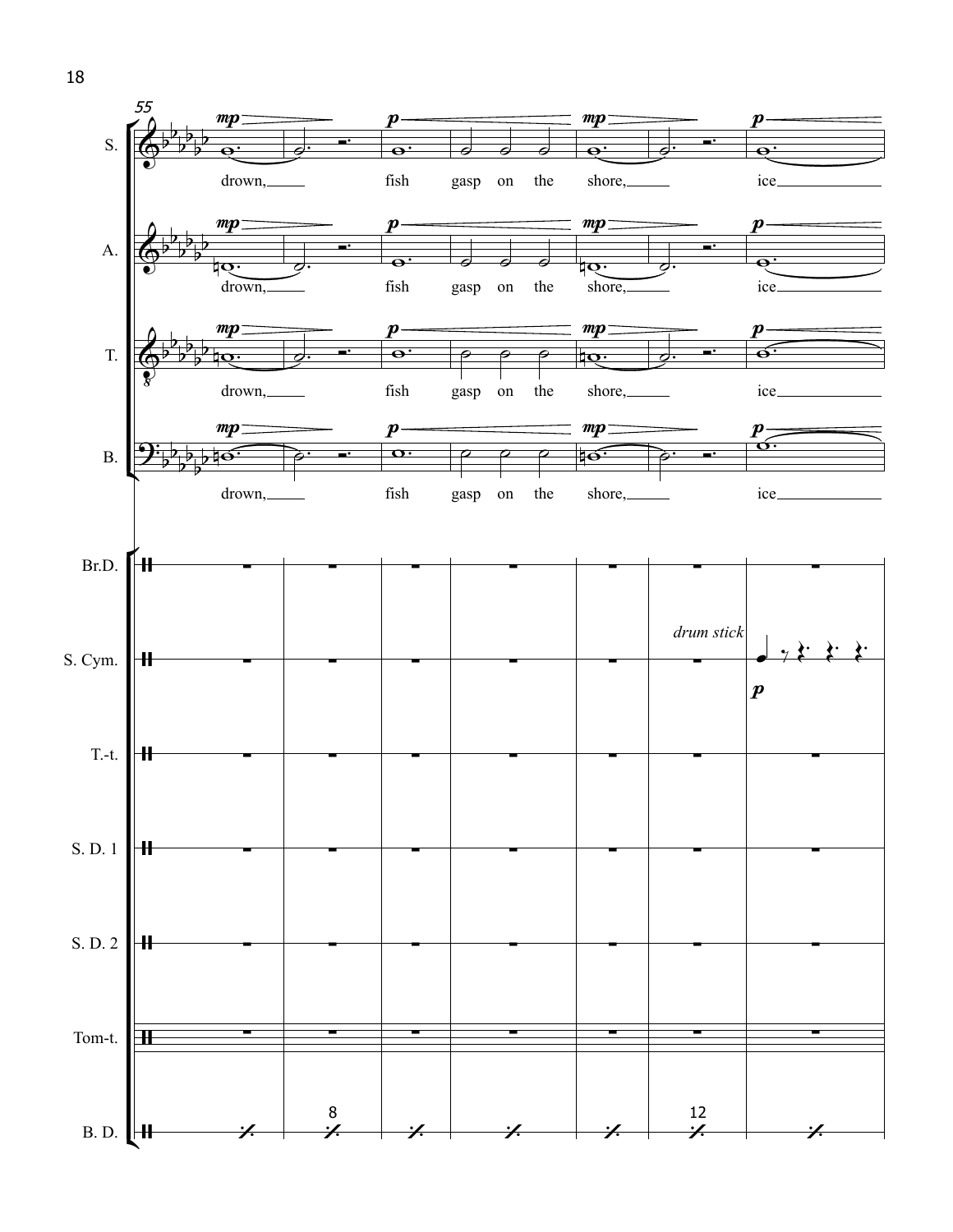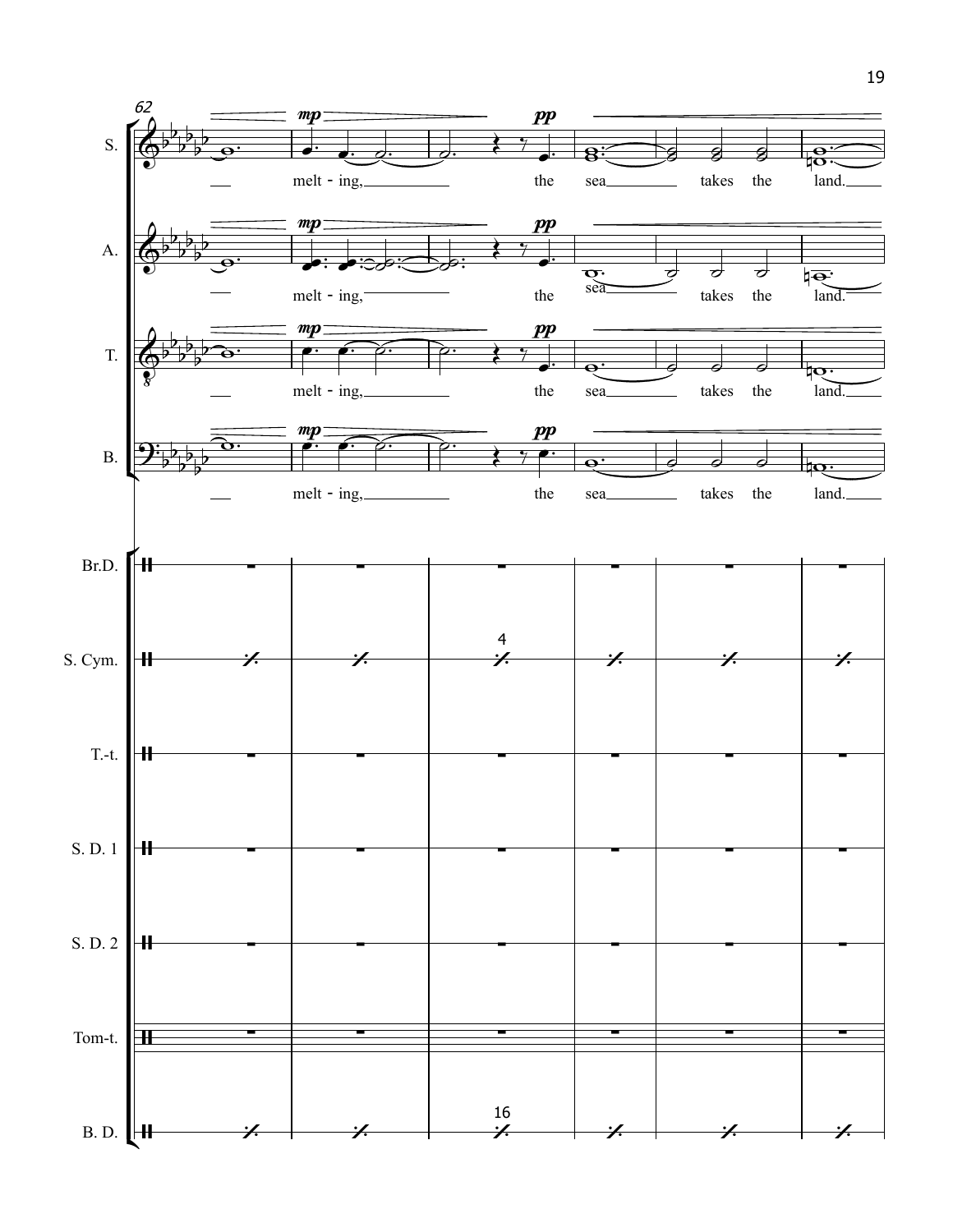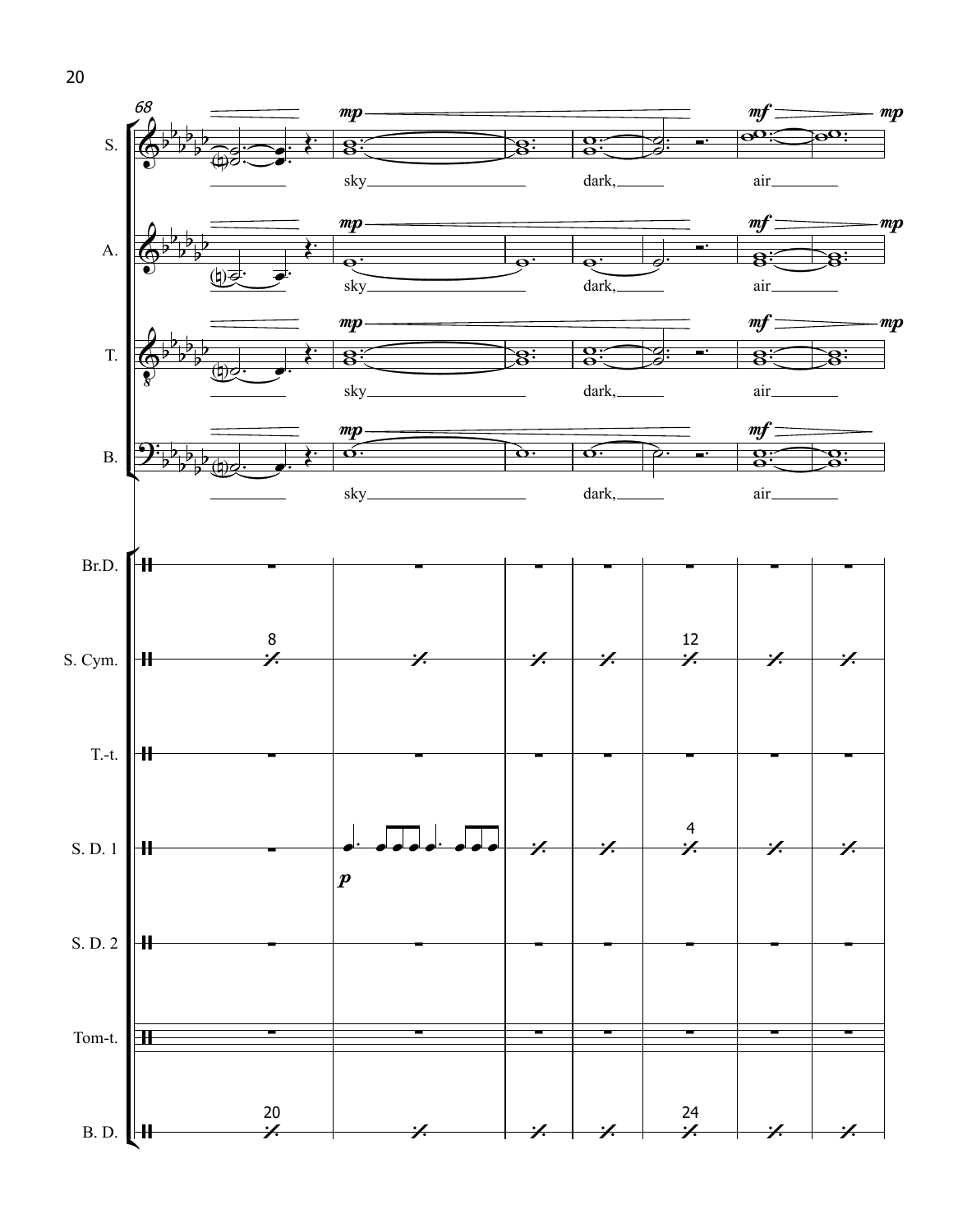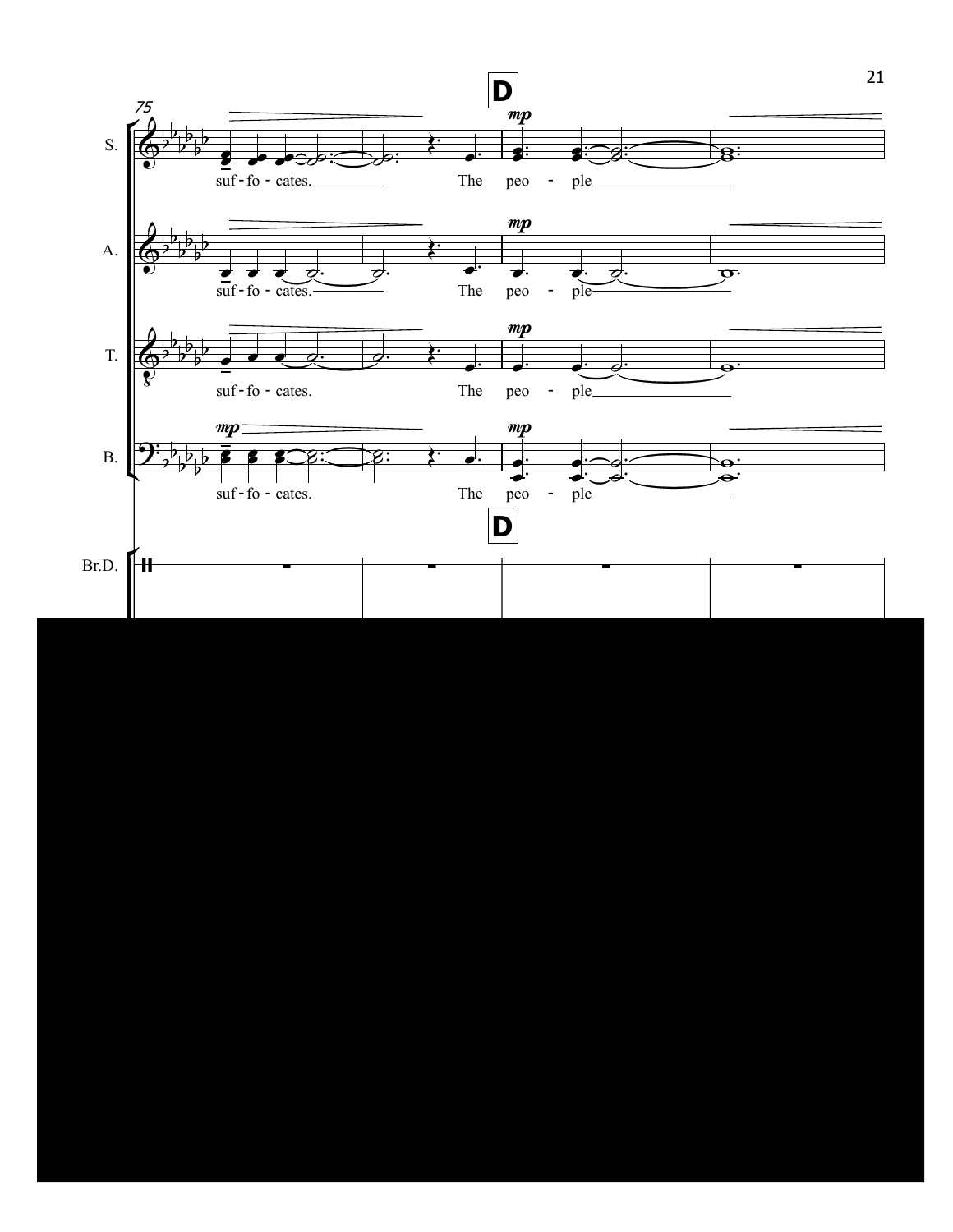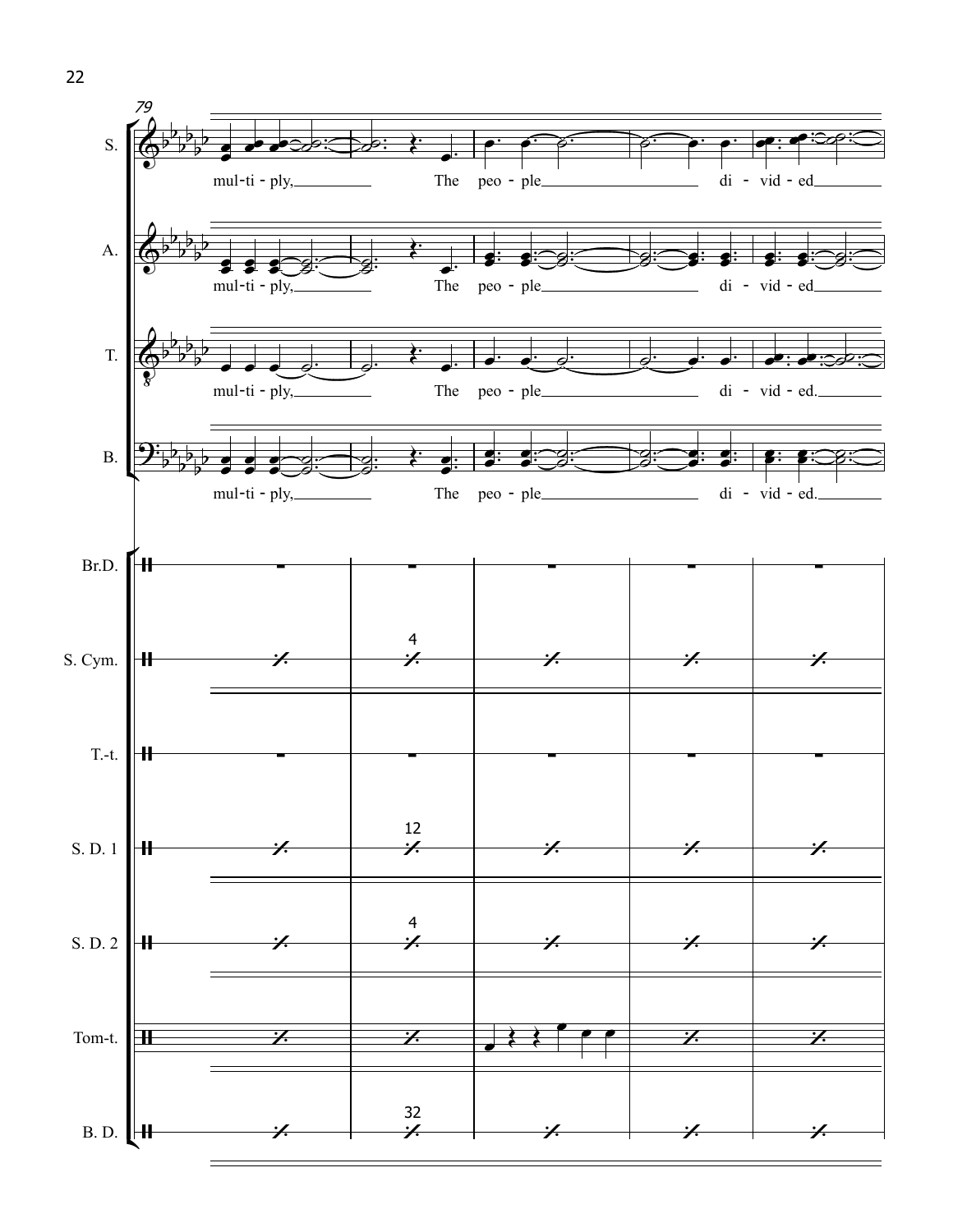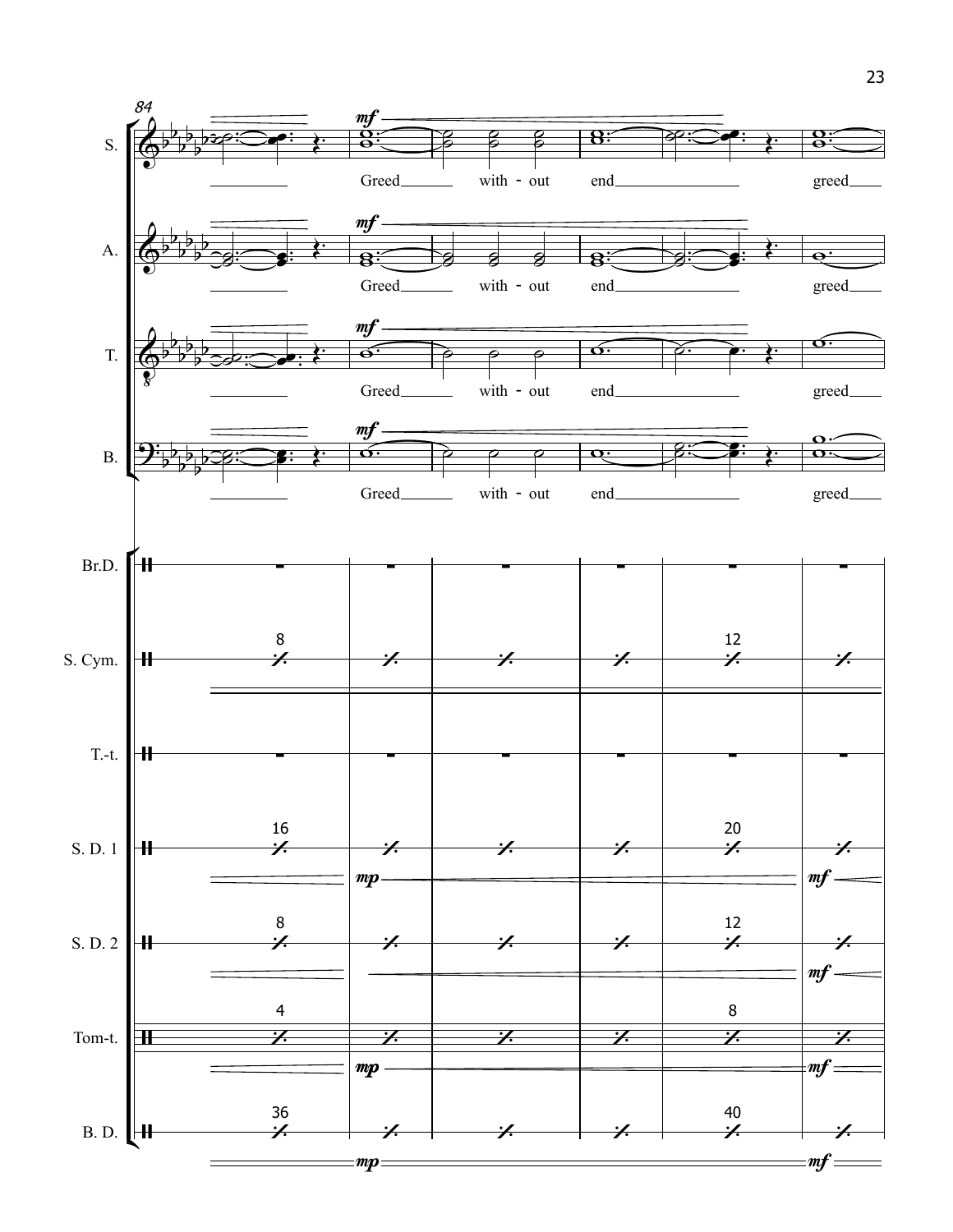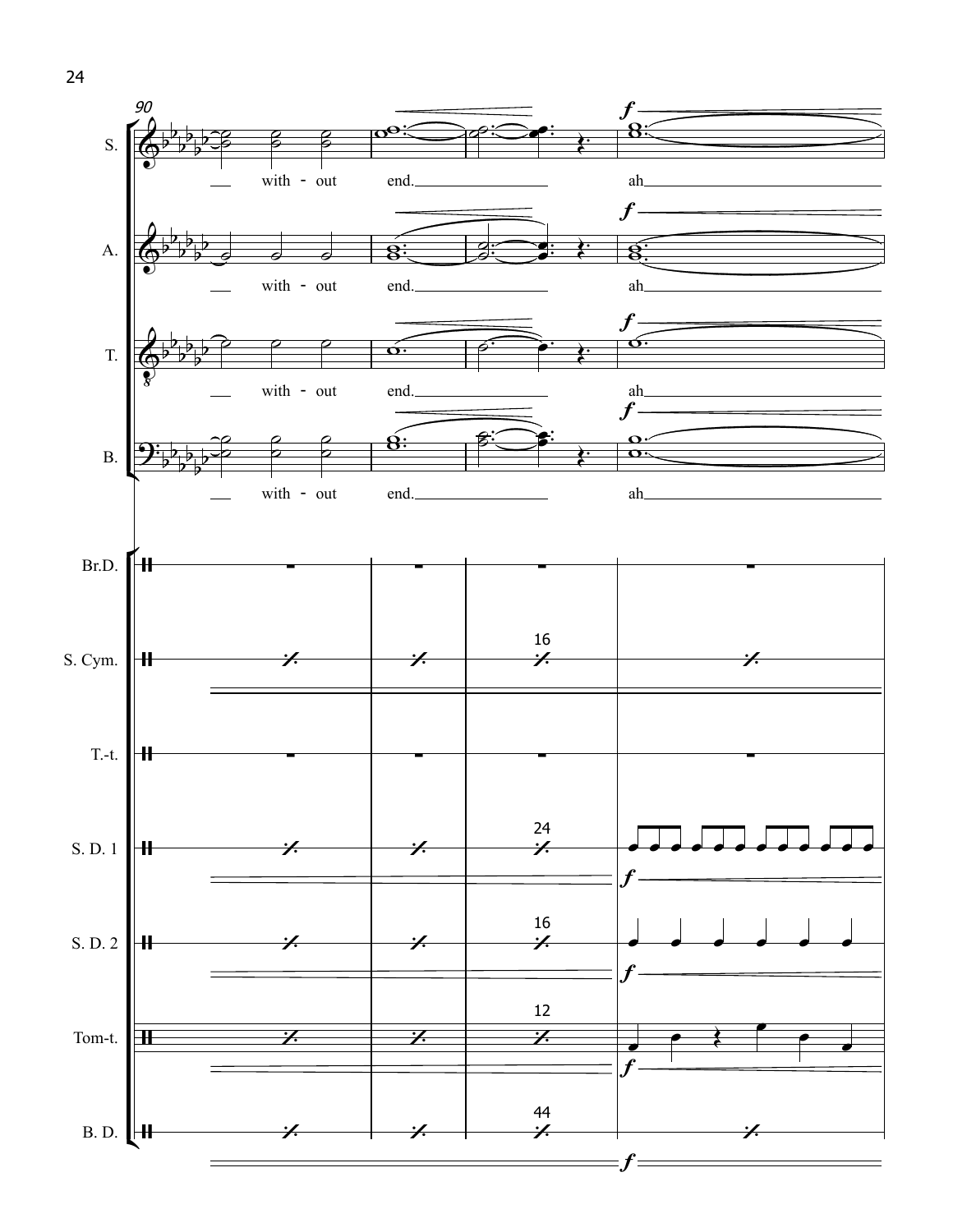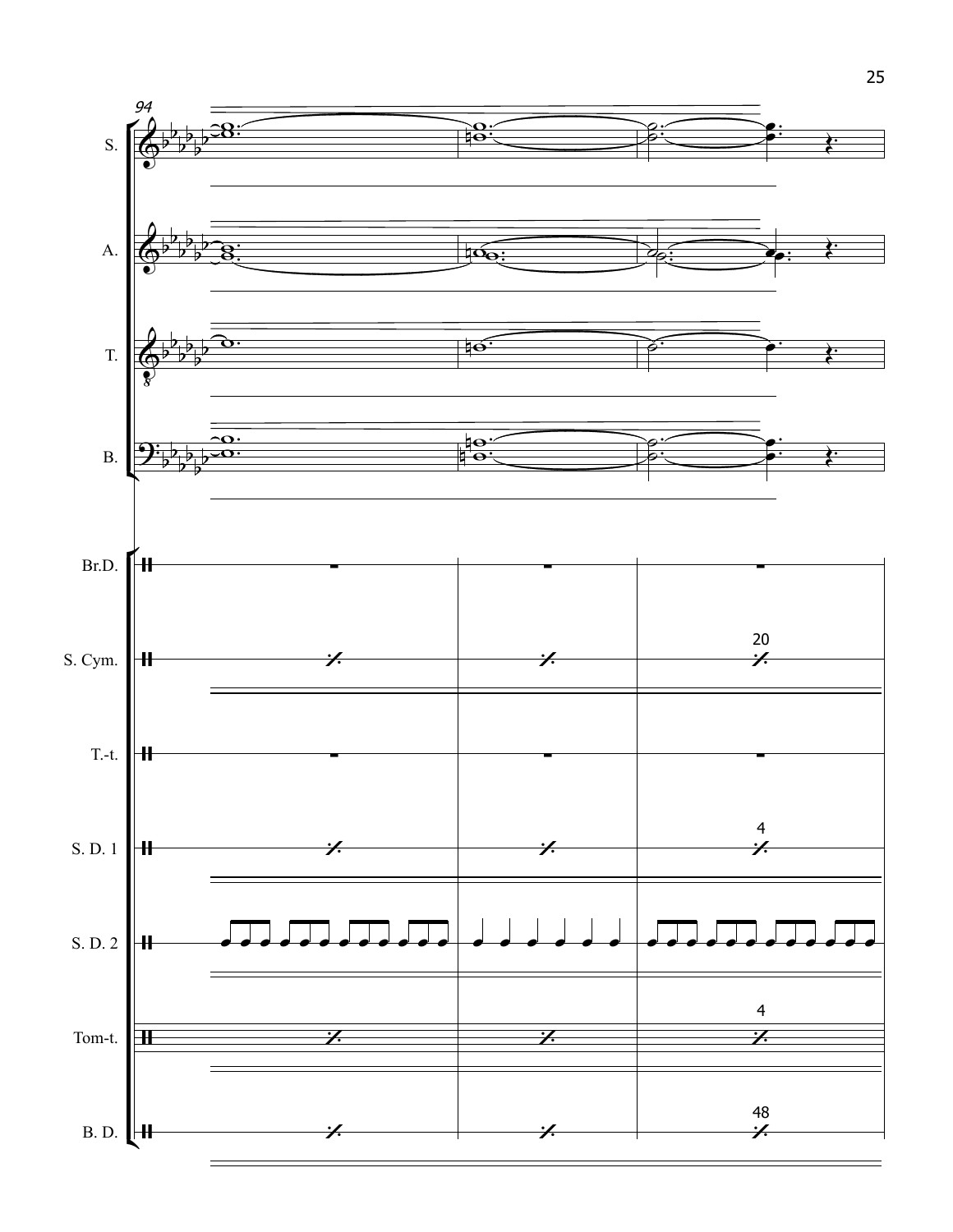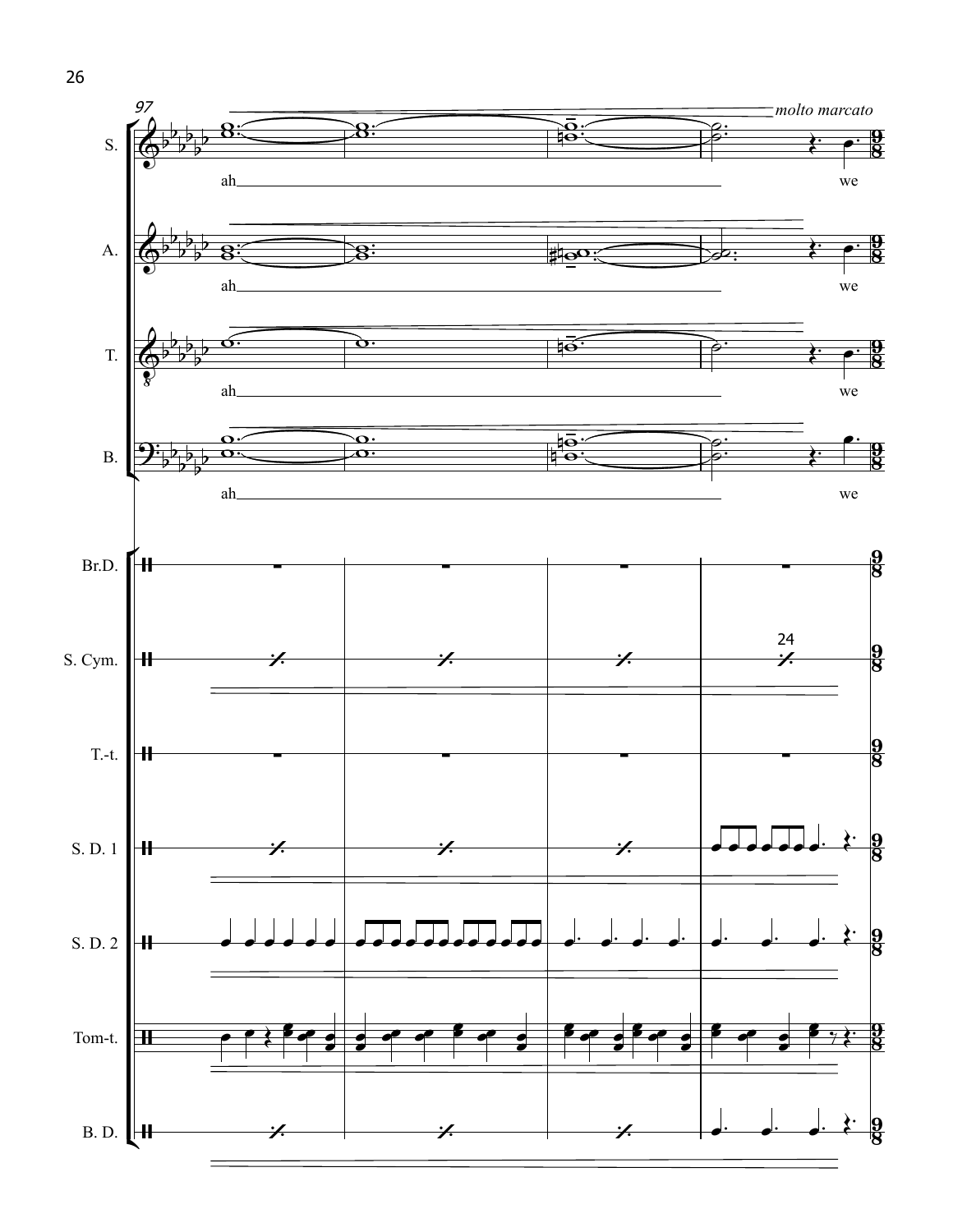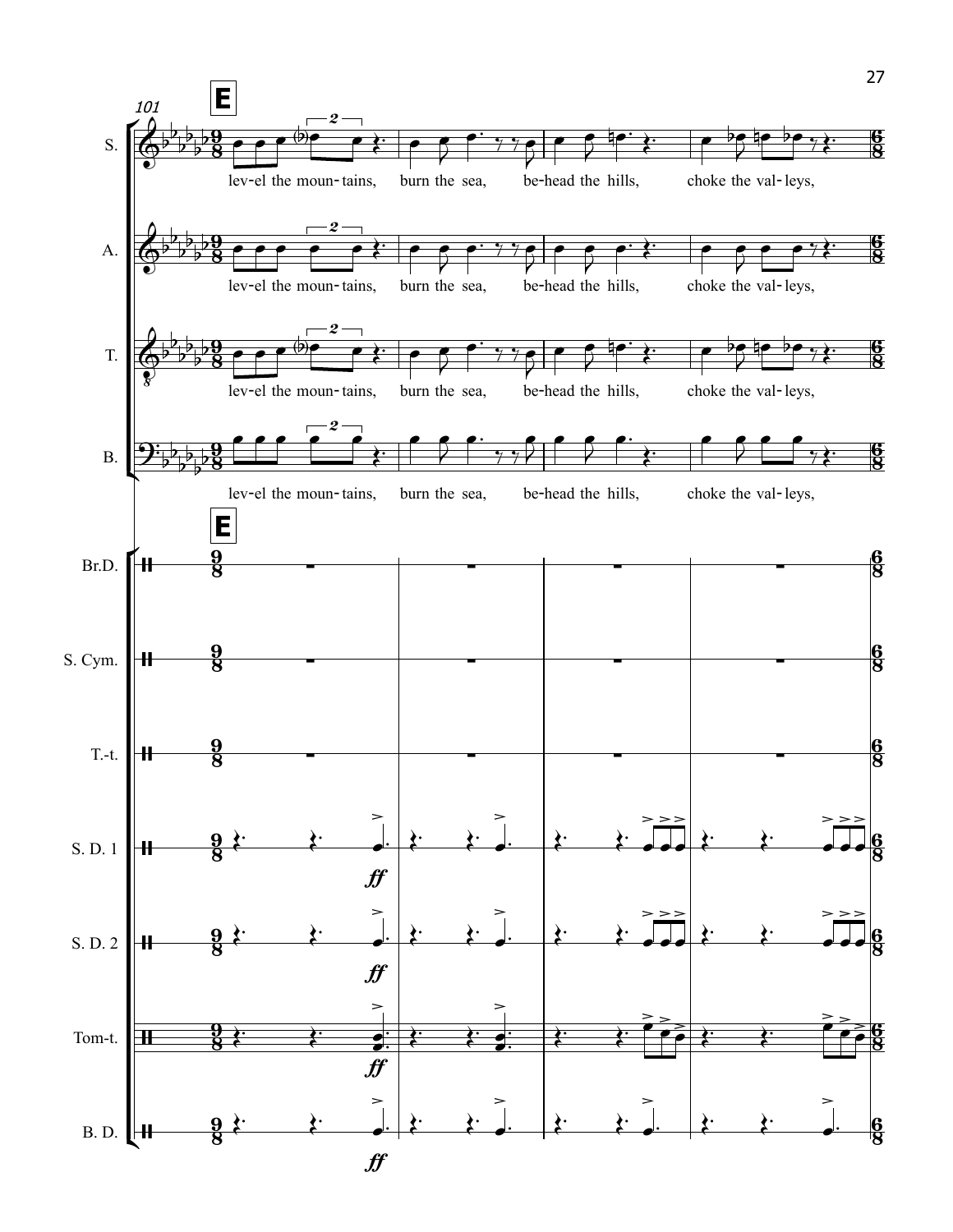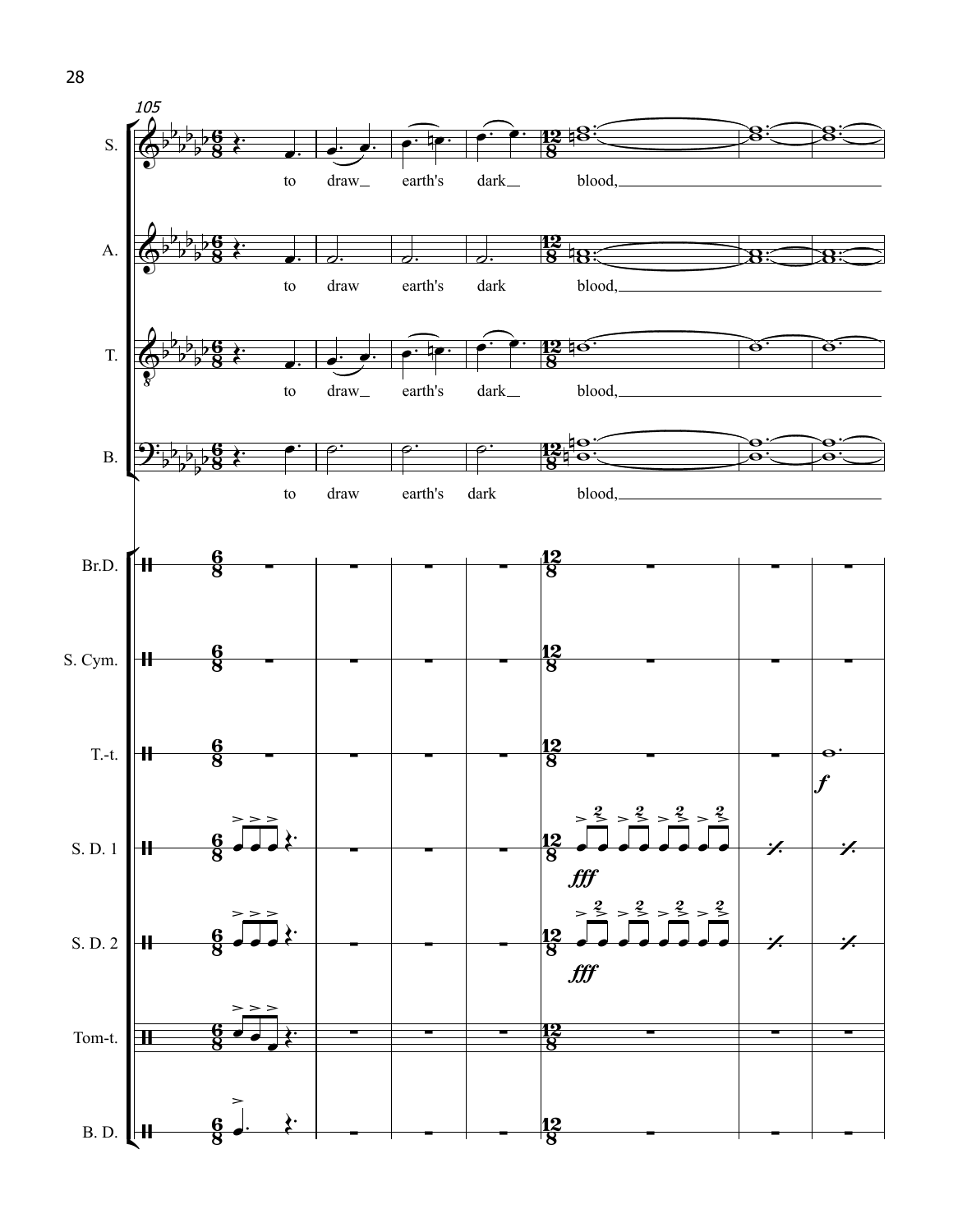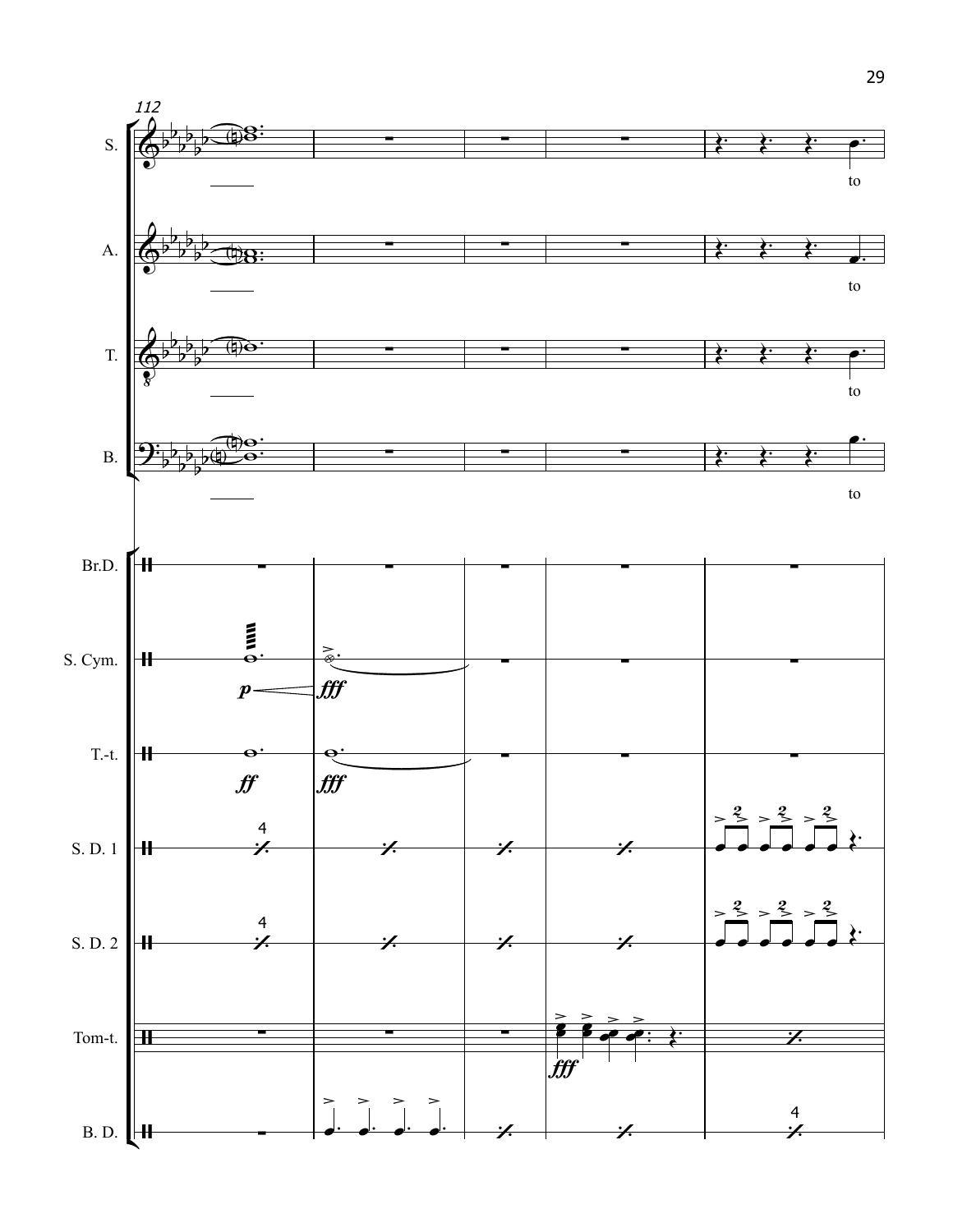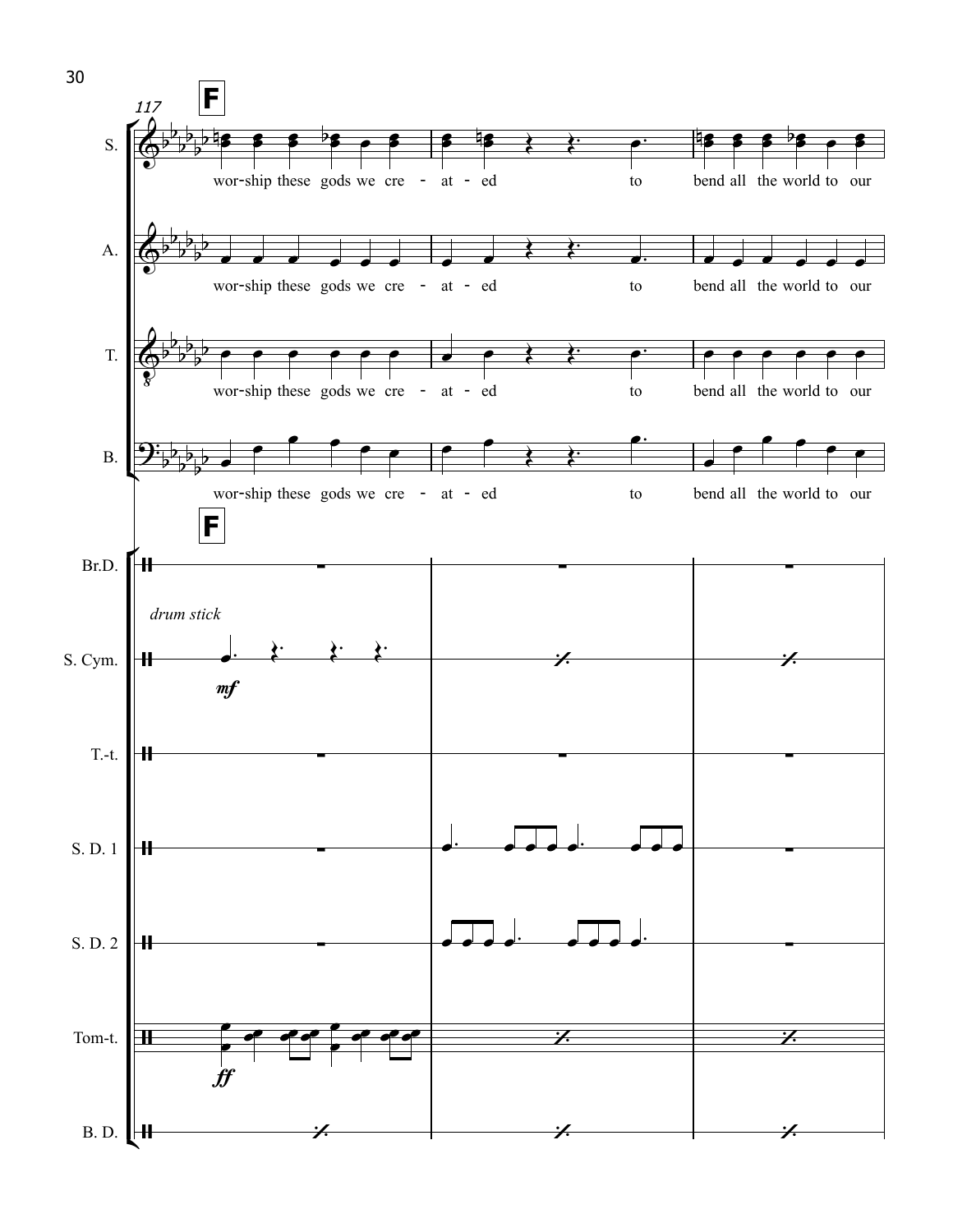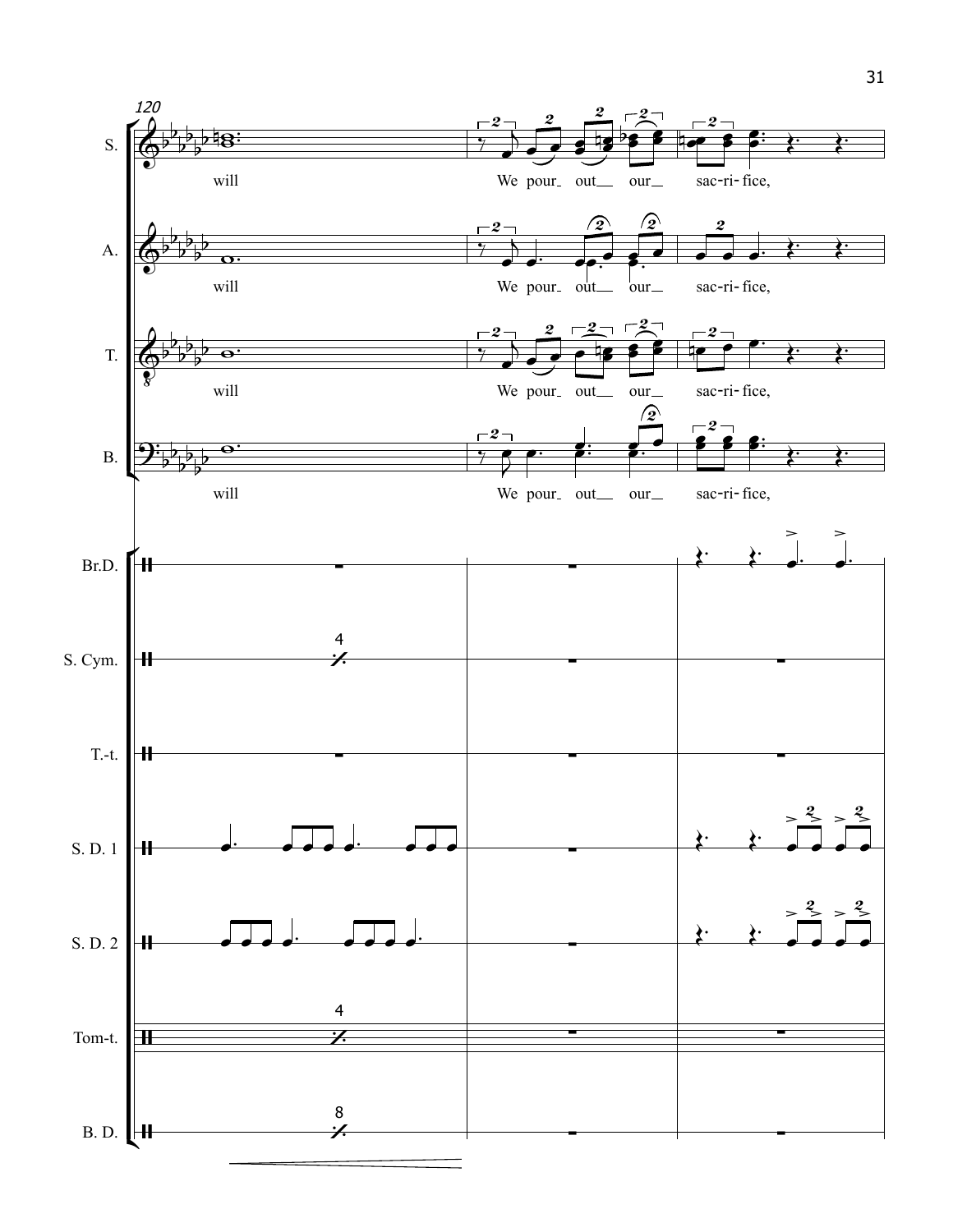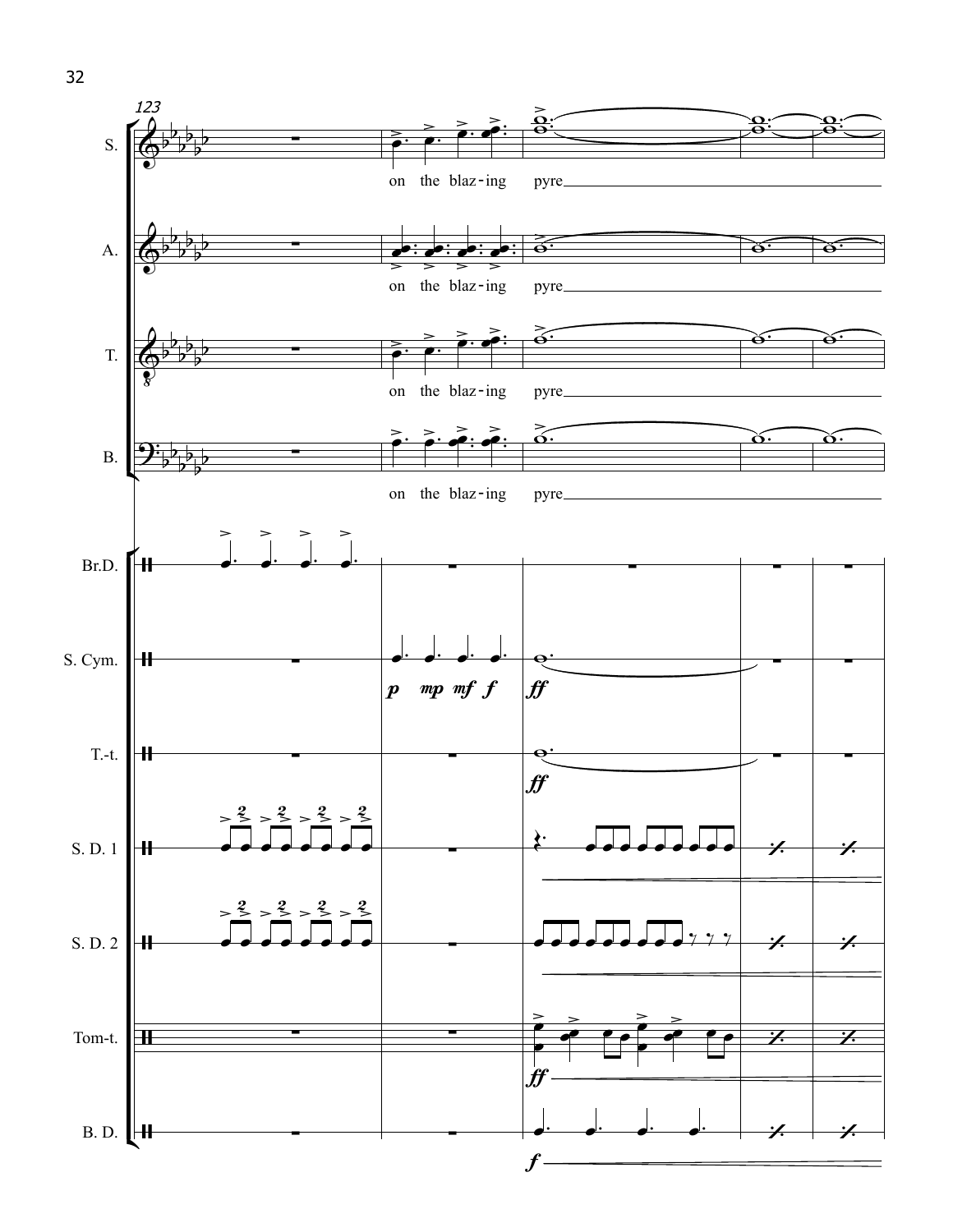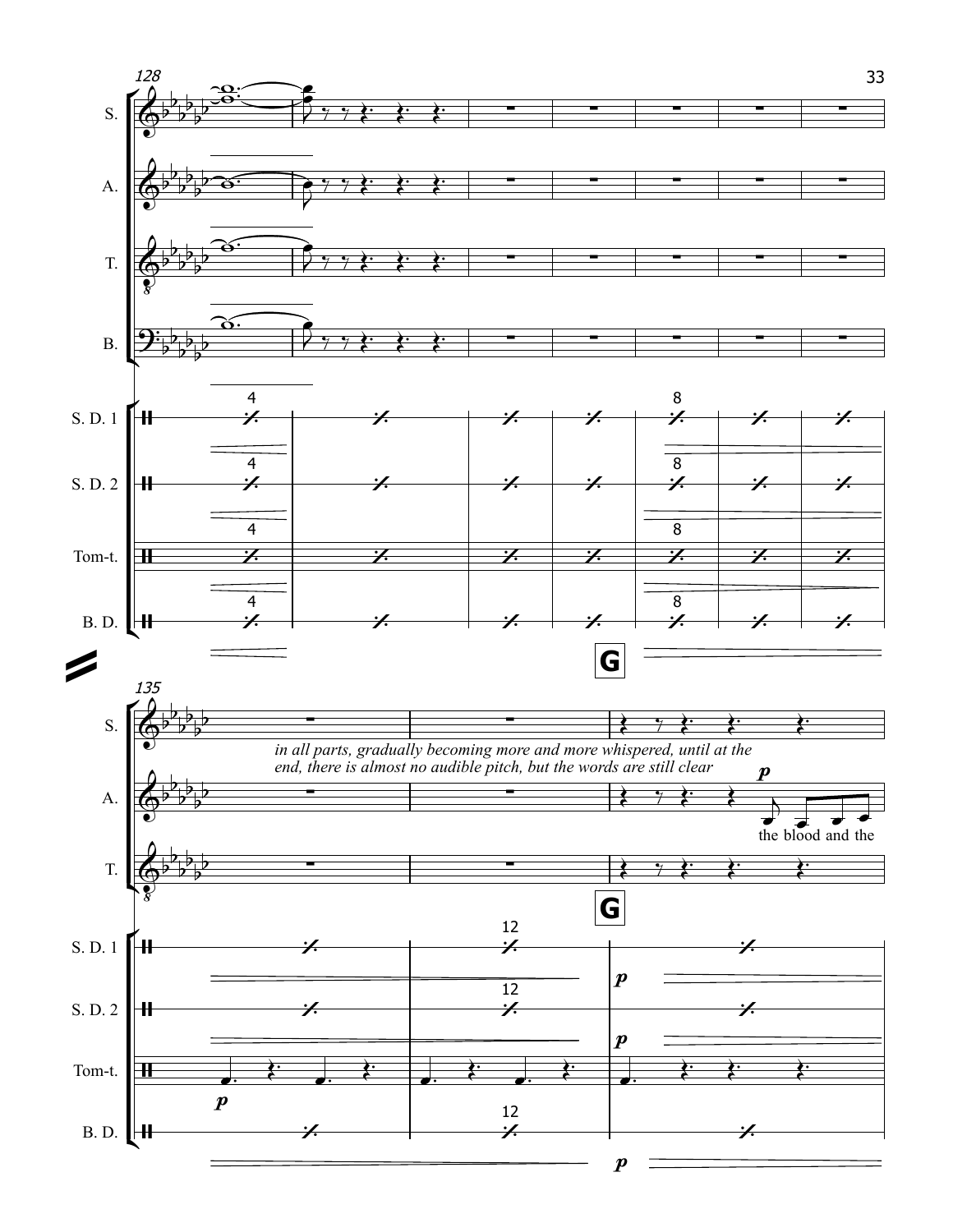



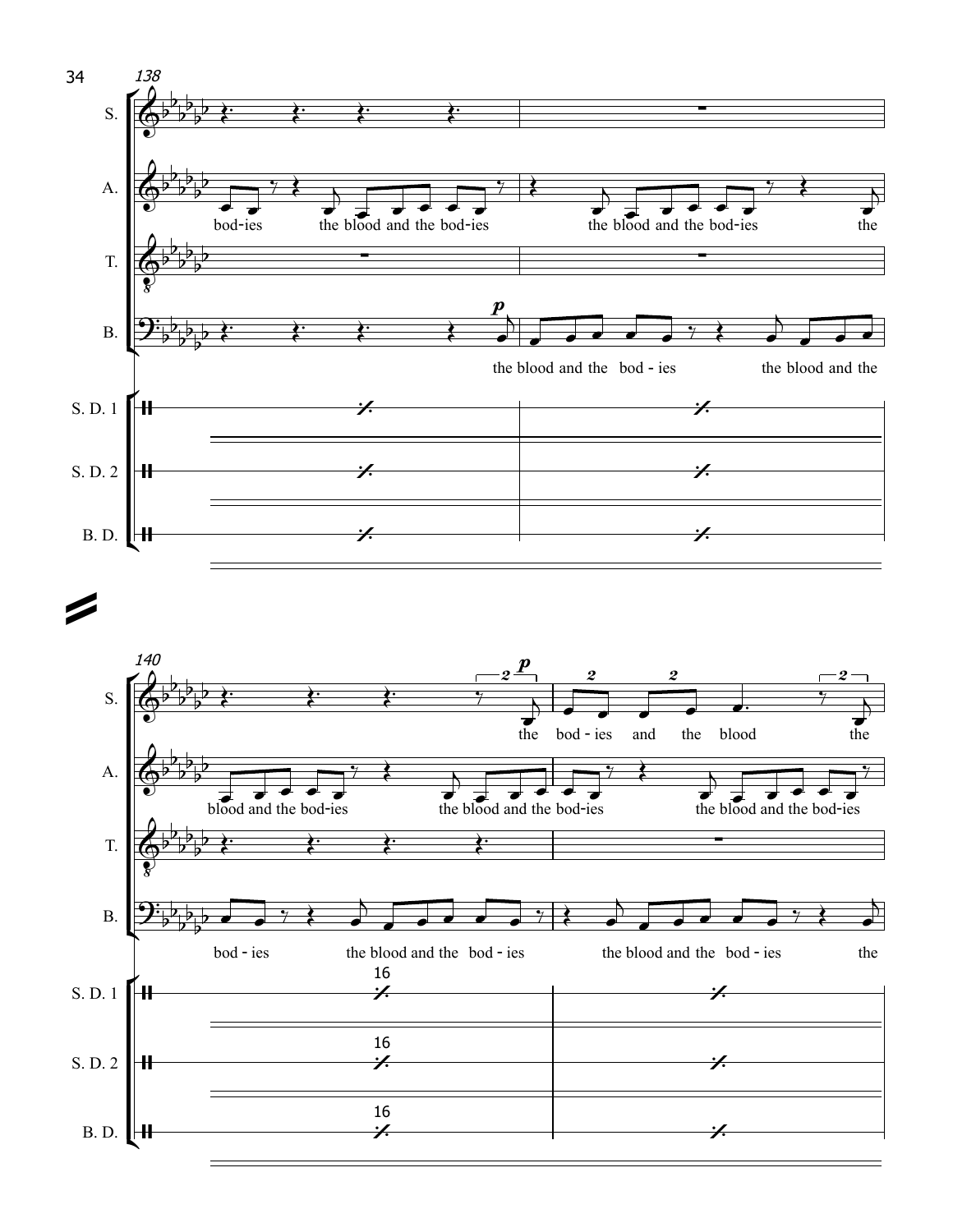

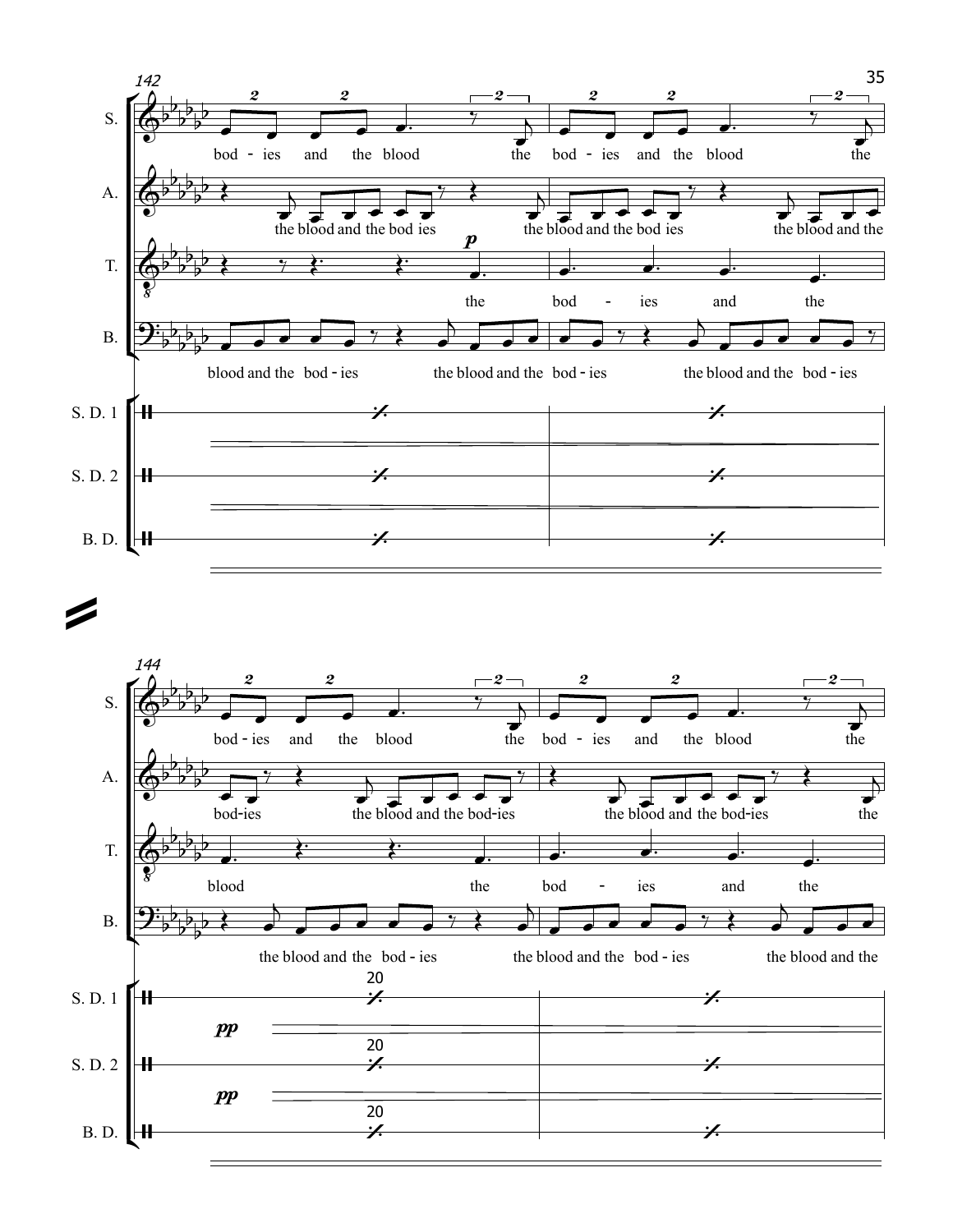



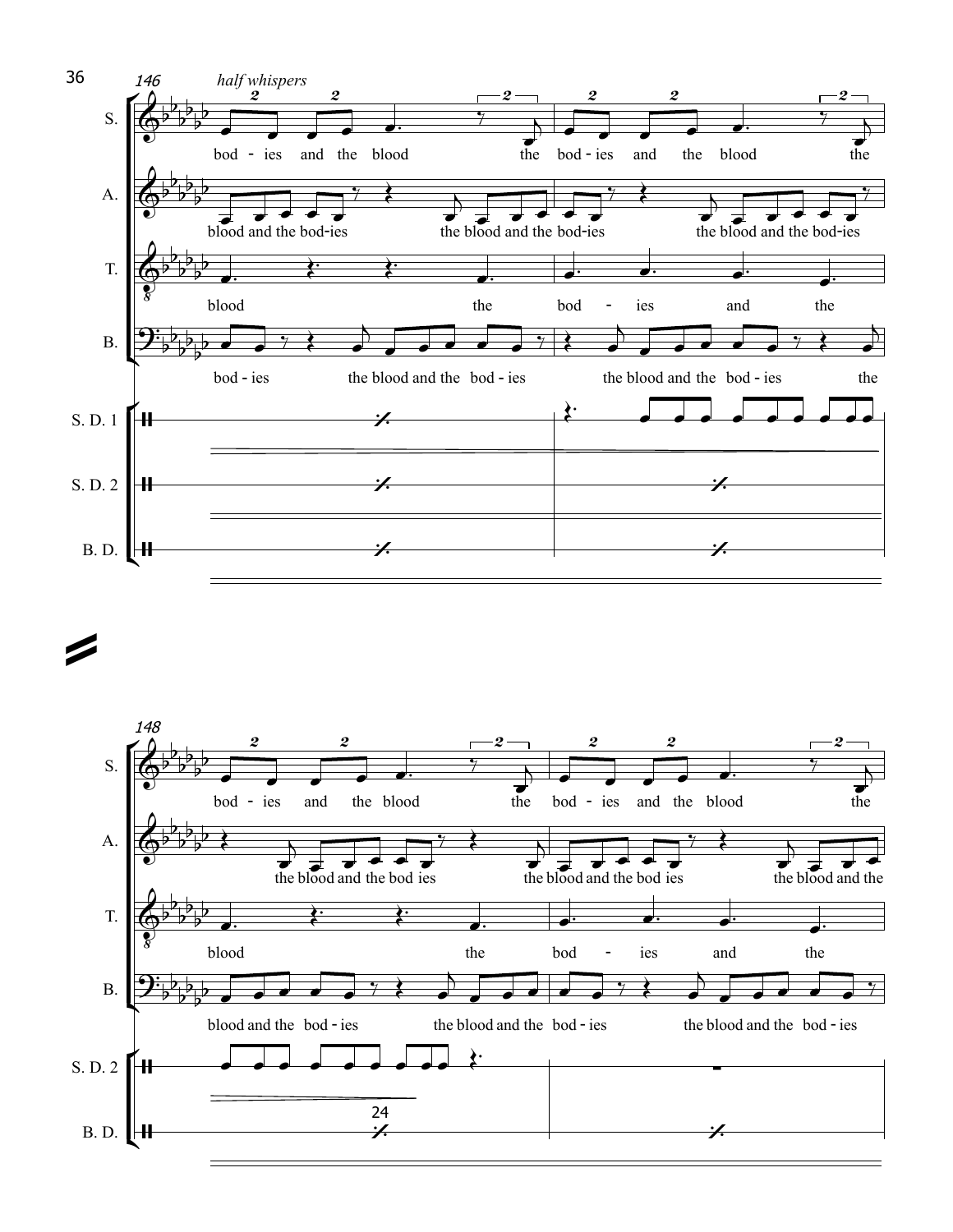



 $\mathbb{Z}$  and the set of  $\mathbb{Z}$